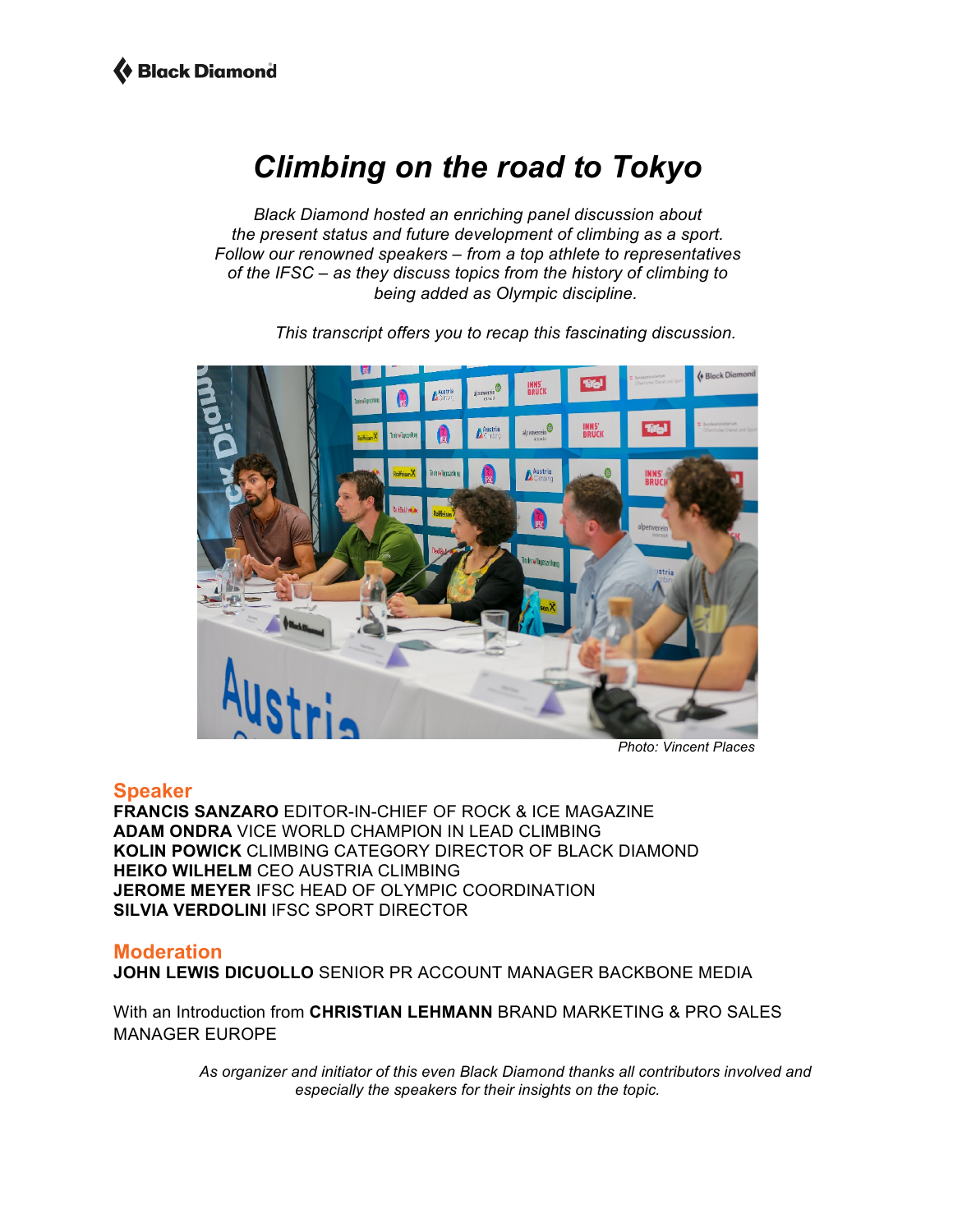*Christian:* Welcome, everybody. Good morning everybody. My name is Christian. I work for Black Diamonds since almost 10 years. My responsibility is the Brand Marketing in Europe, and I've worked really closely together with the Austrian federation and also Heiko and his team and Michael. I must say, I was so stoked to see the lead finals and see a super happy event. The theme of this whole World Championships 2018 in Innsbruck is Climb. Come together. Celebrate. And I truly believe so far we did a really great job and I am happy to see so many different people today in this room.

That was our goal to bring to you this opportunity through the World Championships, to bring together a lot of different people from different areas, from athletes, brand, IFSC, federation and media together and use this to share information about our road where we are. Climbing is a growing sport. We can see this in many different areas. We see 600 climbing gyms in Japan, over 600 in US and over 1,000 in Europe. And there is no doubt that climbing is on the road to become a bigger sport. You also see this during this event, I think this event is super unique so far when you look at how it's managed, how the show in the Olympia World with the different three venues and also one greater set. I don't know if one of you had a chance to tap into the television like Eurosport, in the Japanese National Television and the NBC Europe Olympic channel in US, in the National TV in ORF. The comments so far and the feedback was overwhelming.

So the moderator for the ORF in the Austrian Television, he's usually commentating on the ski downhill races like the big events and he was just stoked about everything. "This is better than skiing." So we are definitely on the Road To Tokyo and that's why we're all sitting here. And welcome, everybody again.

I want to quickly explain the format of this whole panel. So we will have here a panel discussion. Moderator, John, he will guide us through the panel. We will start off with a quick overview question and the inspirational part and then we want you to be active and take part in this discussion or in this sharing of information because also you are part of the Road to Tokyo anyways. Photographers, trainers, brands. So that's why we do have this a real live conversation.

And if you have a question, raise your hand then we get back to you. Just one rule. Please let the speakers speak and end their point and then we'll get back to you and after the panel, we invite you to a brunch in our showroom over there and we can have further deeper conversations. With that I want to hand over to John.

*John: I also want to thank everyone for coming out today on behalf of Black Diamond Equipment in particular here the panel folks, having given up time during a really busy, busy week. I'd like to introduce the folks. I'll kind of address the audience as we go forward, so you know when to ask questions or whatnot. We're going to start off with just some quick intros for each of the panel members, and then we're going to start with a very basic question at last, and then we'll start to open it up to the rest of the audience.* 

*So, first, on my right here is Kolin Powick – Climbing Category Director for Black Diamond. He said he's also been Director of Quality for 11 years for Black Diamond and over 25 years of engineering experience. That would be also with an actual warehouse or industrial center.*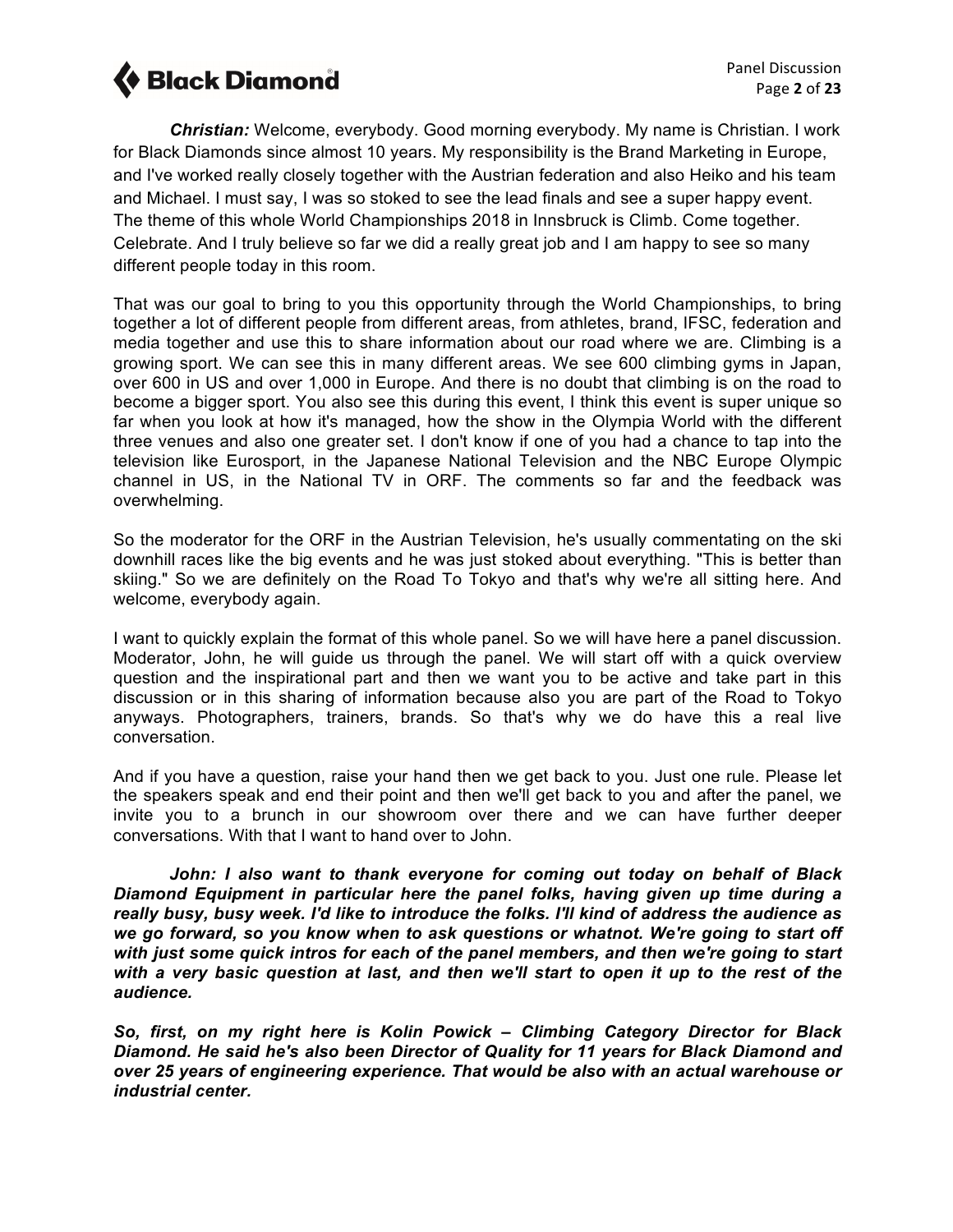*Number two, I don't really have to introduce this guy, Adam, but you're here as a representative, professional climber, as an athlete. One of the unique things, besides all the great accomplishments he's had as a climber, is that in competition climbing, he's won both formats: bouldering and sport climbing. No one else has done that.* 

*Three, Francis Sanzaro. He is our media representative today. He comes from Rock & Ice Magazine based in US. Francis has been an editor of Rock & Ice many years now. And climbing 25 years. He's a Ph.D. in Philosophy of Religion.* 

*Next up, Sylvia Verdolini. Sylvia is the sport officer for the IFC, Future Director, and she has a doctorate in Astrophysics.*

*Next up is Heiko Wilhelm. Many of you know him here. He's the CEO of the Austrian Climbing Federation, a passionate climber for over 20 years, coached the Austrian team in the last decade. Huge congratulations for a great effort. I know there's a lot to go. So we wish you luck in the next few days. No pressure.* 

*And then lastly, we have Jérôme Meyer, Head of the Olympic Coordination for the IFSC. Certainly, we know him as a three-time Sport Climbing World Cup winner, European Champion and four-time French Champion from the past. But he's played a very important role in bringing Climbing to the Olympics in 2020.* 

*So here we are. The theme is On The Road to Tokyo, 2020. I think there's one common thing between us all, not just the panel members, but that's climbing. We're all here because of climbing and we probably all have a different story as to what our involvement is.* 

*So I wanted to start with this as a very general question that everyone could relate to in their own way, and I'll start with Kolin. I'm going to refer to Kolin as KP. He said to me that no one here will know him. I would argue that probably most people here do know him, but we'll go by KP. KP again, Climbing Category Director at Black Diamond. Tell us a little bit, not so much about Black Diamond - I just wanted to reassert that, but tell us a little bit about your love for climbing? What's brought you to the sport and your experience? What's special about climbing for you?*

**Kolin:** I know it's a big question. So just a little background. I started climbing late compared to a lot of these guys. I was in my early 20s when I started climbing from Canada, actually moved out to Calgary, where the mountains are in Canada and instantly fell in love with climbing more, kind of started mountaineering, eventually rock climbing, ice climbing. If you're a rock climber, if you're a climber in Canada, you're an ice climber because there's so much winter. Otherwise, you are doing nothing. This was before gyms existed. Now, of course, you can be a rock climber 12 months a year, which is great. I have a mechanical engineering background and then ended up moving to the United States for more climbing, met my wife, married her, she's a climber. I ended up getting a job at BD [Black Diamond] as Director of Quality for 11 years. A lot of great prominent down there. And then Black Diamond Europe opened, come over here climbing. I have a personal rule when it comes to Europe for work and I always stay in climb every time. So that's awesome. And now I've been in that Category Director for the last six years at Black Diamond. So, started climbing, late, still love climbing. All my friends are climbers. All you guys are climbers. Everything I do revolves around climbing. Very one-dimensional guy. Everything is climbing.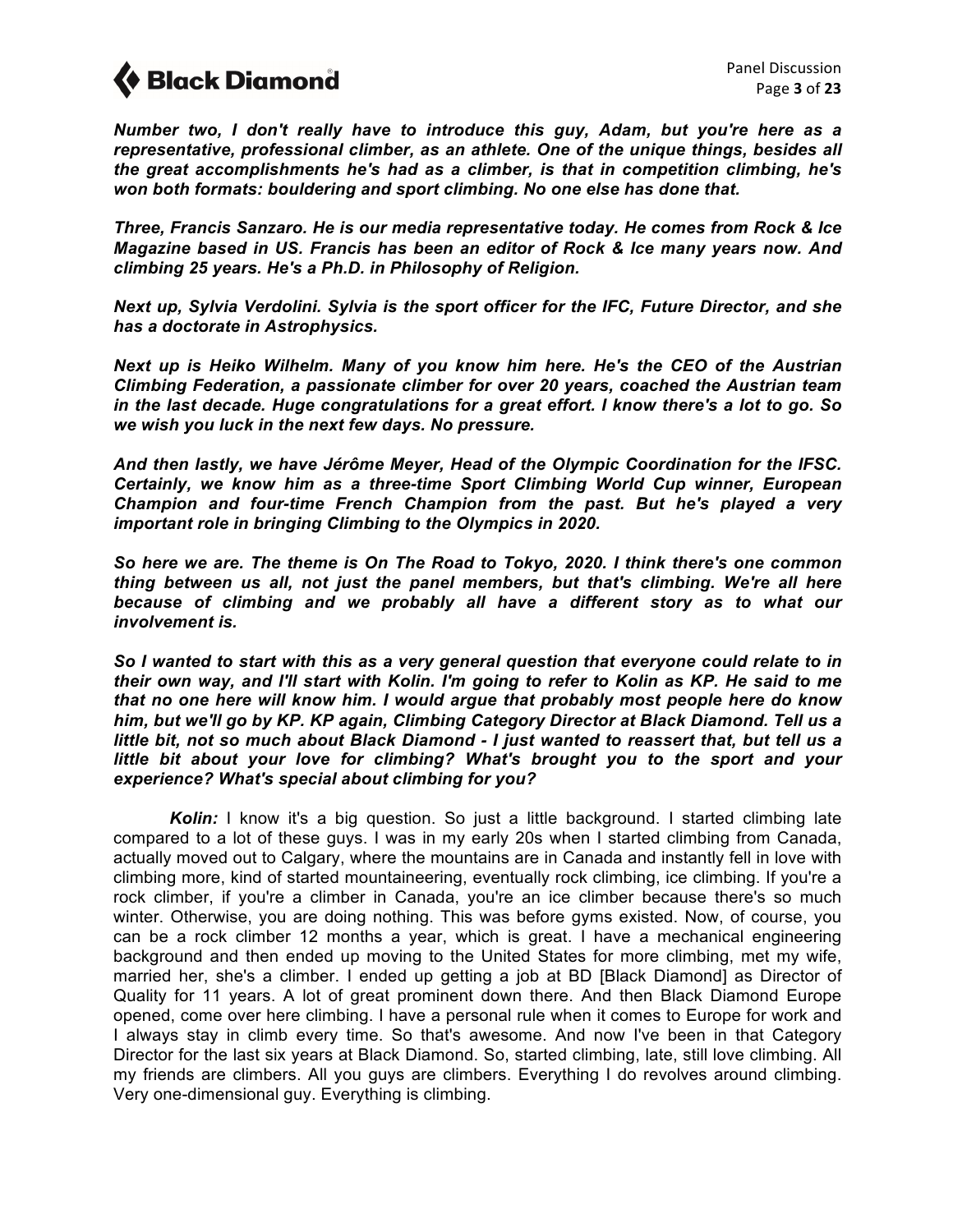

### *John:* **Adam, what is your relationship to climbing? What did you love about climbing?**

*Adam***:** Well, I'm a very one-dimensional guy as well. I was actually born into a climbing family. Everybody climbed around me and then when I was four or five years old, it was like pretty much natural that everybody around climb. So I would feel really bad if I was the only one around who was not climbing. Maybe by the age of seven or eight, I actually realized that not every single person in the world is a climber and in the meantime, I realized that I was quite good and I got completely hooked. And since then, I've been climbing. I don't really know who I would be if I wasn't a climber. I think it shaped my life more than anything else, and I might have even learned much more during climbing than maybe in school.

### *John:* **Francis. Your relationship to this sport of climbing. How did you get into climbing?**

*Francis:* I've been climbing since I was about, like, 13 and I got exposed to the sport when I took a trip to Colorado and I was really young. I'm from the East Coast and I don't come from the climbing family, unfortunately, but I was like a gymnast at the time. And when I started climbing and immediately I was just hooked because one, you could go outside and meet people. And the second, it was just really difficult and I loved the idea of just, like, practicing moves in the difficulty of things. So that was kind of like how I got in. That was my entrance. So many guys I really looked up to when I was young. Like their focus and dedication and just what they could do is just amazing to me. So yeah, there's just some early inspirations. In terms of like gym climbing it's interesting. So I grew up climbing outside, but you know, one of the first gym climbed at had 60-foot lead wall in 1995. So it's huge in the States at that time. It actually ended up burning to the ground, which was really sad. But they had plans to build like 80-foot lead wall.

So my first entrance to gym climbing was with these walls that were terrifying. We would go out and do like really sketchy climbing. But climbing on like an 80-foot lead wall was really, like, terrifying too, as a 14-year-old. It was really, really scary to me. So, like, gym climbing wasn't a safe environment for me. It was actually where I would go and try to get butterflies in my stomach. But anyhow. So, you know, I really have been climbing in gyms and outdoors for at least 25 years. So, I do a lot of ice, like, Kolin, and a lot of Alpine climbing as well, so taught me everything.

### *John:* **Sylvia. It's a rough group to follow.**

**Sylvia:** Yeah I've a completely different background. I have a Ph.D. in Astrophysics and my dream was to become a professor. And then at some point climbing helped me because I was completely afraid of height so I could not go out to the mountains. Something that all my family and I loved. And thanks to climbing and to my friends who took me I overcome this fear of height. So for me, it's a challenge and it's how you face the challenge. It is the mental vibe that I love about the sport and I'm thankful to the sport because it really helped me. So I quit my job and I gave up my dream as a researcher, but I found so much more and I had the courage. Thanks also to the sport. So then I started working in Science Communication and then after that, it just happened I was lucky enough, I applied for this position and I'm super happy to be part of this world.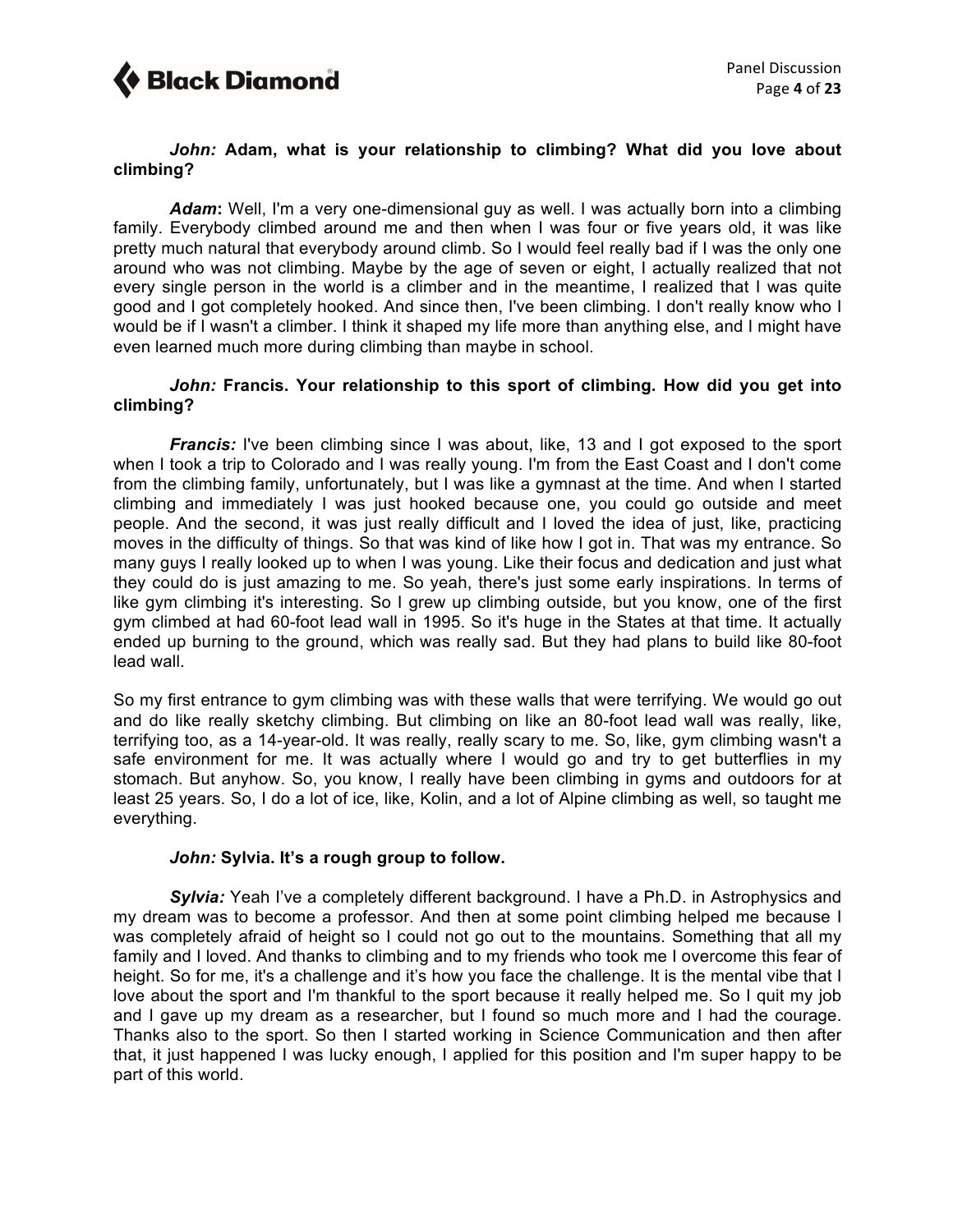

### *John:* **Heiko. Your relationship to climbing. How did you come to love this sport?**

*Heiko:* I started climbing very early when I was a kid and it's that time climbing determined my life in all ways and, of course, I could talk long about it, but I would say almost same like Adam says: Climbing taught me so much. All the different people, the community, the sport itself, the traveling. So you get so much inspiration all the time and every journey is a new journey. And that makes it so special and probably in the future we will have a Ph.D. in climbing. I don't know.

### *John:* **Lastly, Jérôme, when did you first fall in love with climbing?**

*Jérôme:* Well, I was a kid. Yeah, it's kind of a family story as well. So I started in the mountains and then eventually I moved to the drives and then eventually I moved to the competition were I met Heiko and some of these guys and then it becomes my way, which allowed me, by the way, to go back to the crags and to the mountains when I have a bit of time for this. So climbing is in the back room all the time. And the great thing is that it's not just something super small and it can be as I said, a competitive, it can be just something for your own leisure with high performance or just being in nature. So it is really something that allows you to balance your life between the rest of your activities, work or kids, all that kind of stuff. So, yeah it will help you maintain the balance and super happy about this as well.

*John:* **Thank you. As Christian mentioned earlier, we're talking about the popularity of climbing. We see the wave coming, and it's actually already here. I would imagine, for the most part, many of us here, we're very excited climbing is going to the Olympics in 2020. What we just talked about, our individual experiences, how we relate to this sport. I'm sure there's one for each one of you out there. We feel, you know, with all these stakeholders in town, we felt like it was a good time to have this discussion. So really we're all in this together to shape the future of the sport. And so I want to open this up to the crowd now if we have questions. I'm just going to lead off with the panel here, but if there's anyone in the audience who has questions related to the panel or questions about something they've said, please raise your hand and Christian will help out here with getting your question and an answer to your question.** 

**So really from a brand perspective Kolin, Black Diamond Equipment, what I'd like to know is, you know, how in getting here today to Innsbruck the World Championships and this new influence of climbers with the sport, how has the brand evolved with the growth of climbing through the years?** 

*Kolin:* So for those that don't know the history, Black Diamond was formed in 1989 from a company, previously known as Chouinard Equipment. And back in 1989, it was a really small group of guys, mainly guys, some women too. And the goal of the company was to make gear so they could go climbing and it was really that simple, just wanted to make gear so they and their friends can go climbing. And it really turned into a business where we have to make gear to make money so people could support themselves. And ultimately that has never changed from the very beginning. The whole goal is to make gear so that we can go climbing. And as climbing changes, the gear changes and then as gear changes, the climbing changes. So from the beginning, as the sport has evolved, mixed climbing is a great example. When mixed climbing came out, guys were doing stuff with ice tools and crampons on their boots and then we created lighter crampons and different ice tools to allow different things to happen.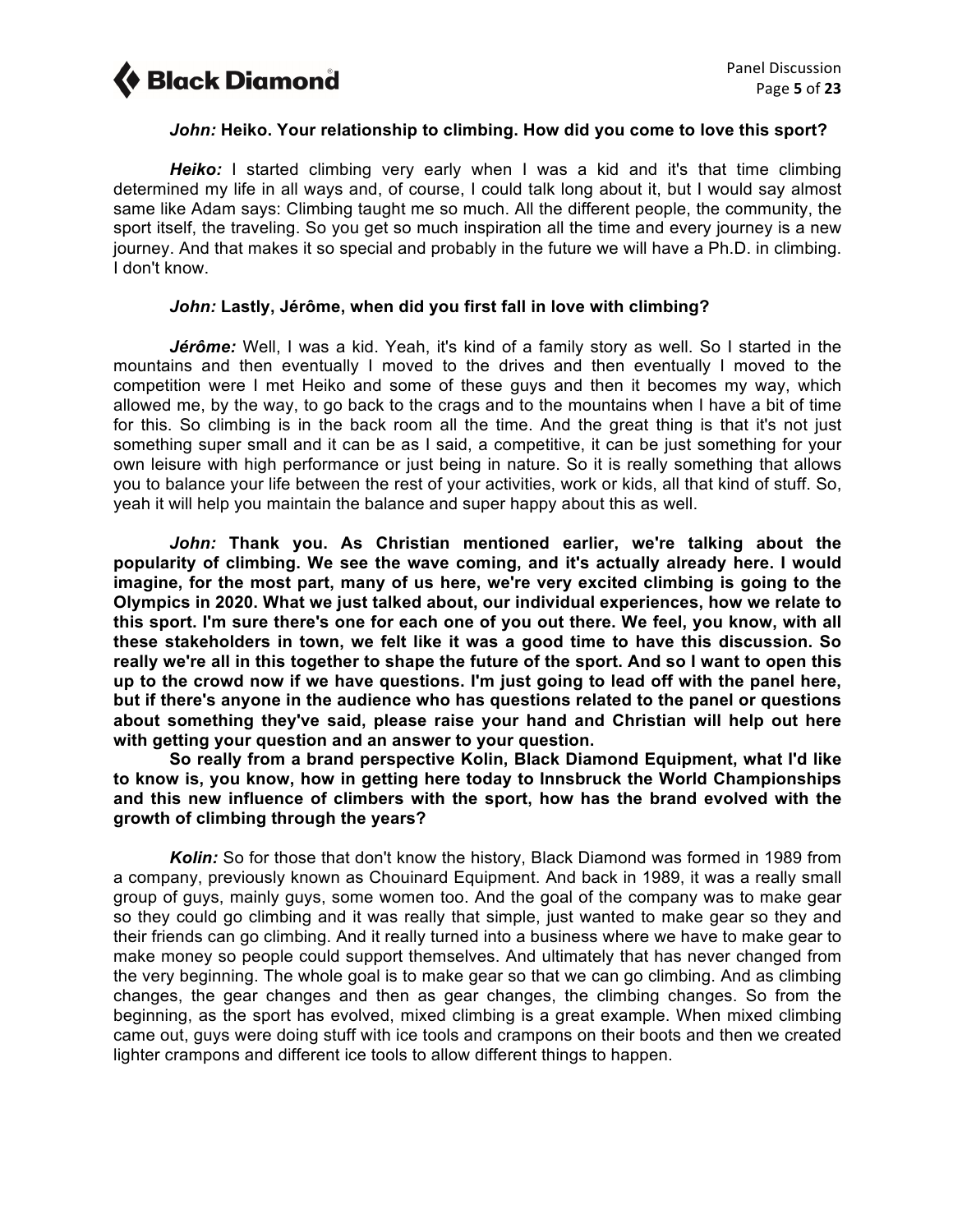And as gym climbing is happening, gym manufacturers – like Walltopia is here – have popped up. The gear has changed the different carabineers for sports climbing, Alpine climbing, making things lighter. So I'd like to think it's one of these things that it beats the other. The gear helps the athletes to push it further and then the athletes who push the gear manufacturers to make the gear better, to allow them to do what they're doing. So it's kind of a tough question to answer, but the foundation of it is or as we like to think - and its Black Diamond for sure, but it's all gear manufacturers - we're trying to help evolve the sports with the athletes and then have the athletes, and athletes don't have to be professional athletes, they are everyone in the building climbing to help us make it so we can take it to the next level.

*John:* **Adam, as a professional athlete, something funny that didn't occur to me that you had such a huge Instagram following, but Christian mentioned the other day some numbers related to your Instagram account. As a professional climber, how has your life changed? You know, on the road - let's say the road to Innsbruck, how has your life changed up to this point as a professional climber?**

Adam: So pretty much since I was eight, I was just dedicating myself to the climbing as much as I could. Well, I was still going to school. I even studied at the university, but as soon as I was done with school then my thoughts were in climbing. So that hasn't really changed and the passion for climbing hasn't really changed. The life of professional climbers definitely changed a lot. For example, I haven't had any social media until two years ago. My following has grown quite nicely since then. But I think definitely, the fact that climbing made it to the Olympics, made our sport itself much more seen in the mainstream media. And that has changed. When I walk in my hometown only three years ago nobody could really recognize me. Now it's quite tough. But it's kind of a small price to pay to be able to live the dream and to be supported by the sponsors like Black Diamond to do what I really want. And that's a great thing. And I feel very fortunate to be able to live exactly how I want.

*John:* **We actually met over the phone when I had a New York Times reporter on an interview. I called you during the time you were on the Dawn Wall eating breakfast one morning and introduced you to a New York Times reporter. So that's just the crazy world of climbing. Speaking of media, Francis, now, how has the media changed? Certainly, social media has changed the coverage of competition climbing. It's changed the way we look at the sport. You've been a very integral part of that. Tell us how the media is involved or has evolved with the sport of climbing.**

*Francis:* I mean obviously it's a pretty complicated question. I mean, Rock & Ice we're really agile. We're about, you know, four or five rock climbers just trying to tell stories about the climbing community. Well, what we're seeing right now, especially like the last five years I think your anecdote about on the Dawn Wall, it's really, really interesting because, in the last five years, we started to see climbing stories get picked up at really high levels. Like, New York Times, New Yorker Pieces and things like that. And you know, we're always, kind of like skeptical and like grumbling that. You know, all of a sudden they're coming in like so late in telling these stories and because they haven't been on the beat, you know. But I think that the growth of the sport and especially like gym climbing is what has paved the way for the stories to be told and to make an audience receptive to that.

If there were 100,000 people in the US climbing gyms every day, then the stories really wouldn't be that popular. They wouldn't be well read. And so editors wouldn't assign them on a basic level. Like The Dawn Wall film and many before that were huge successes in the United States. I don't know about their success in Europe. They were huge in the US. Like, people like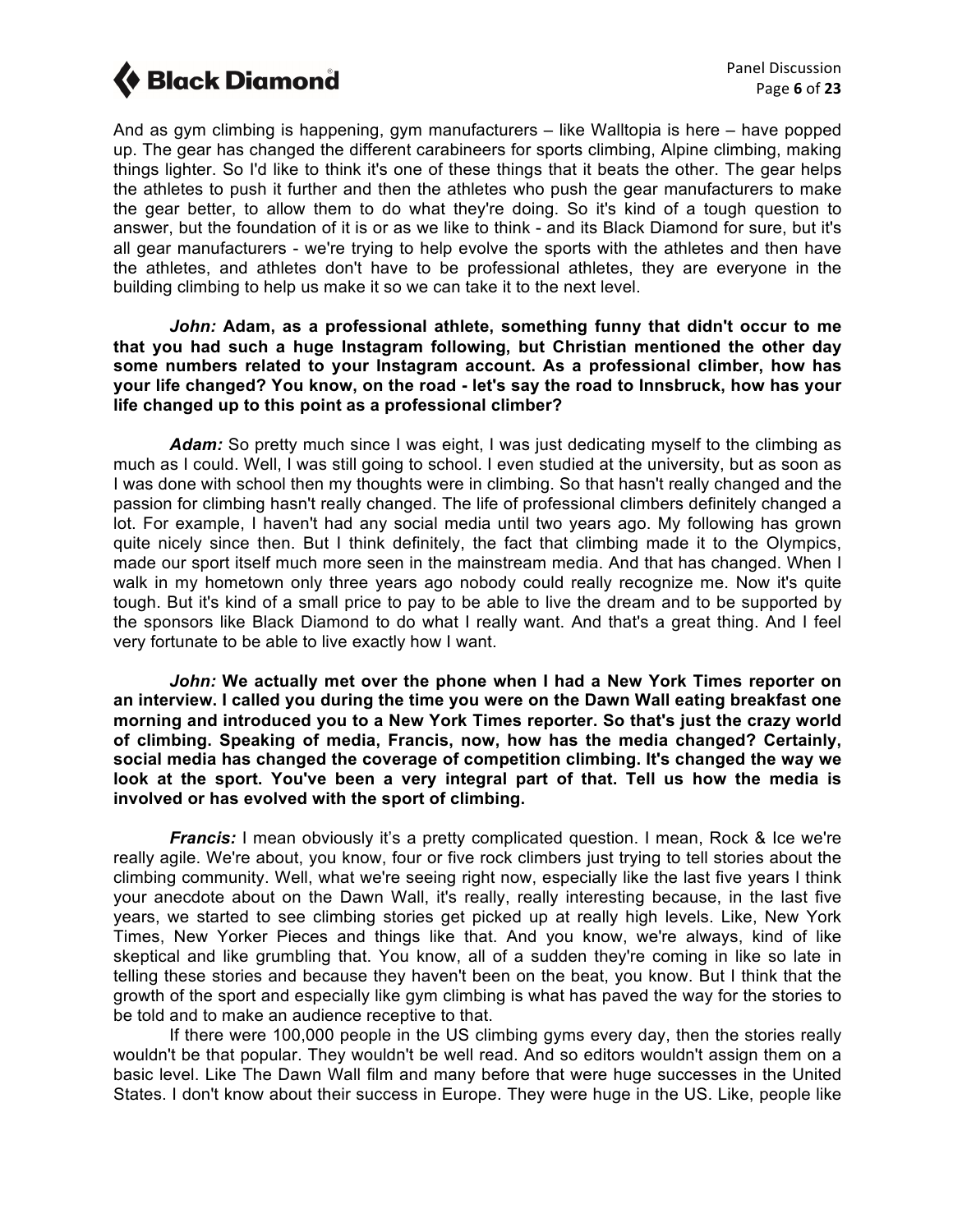my parents, friends and uncles and stuff were telling me, have I seen "Meru", it's a good climbing movie. And I'm like, "Well, yeah, of course, I have seen it." But they are watching this stuff. And of course you know, with the media, I think the non-core media will mature and get more sophisticated as they tell those stories. And core media needs to also up their game as well and apply more resources to kind of speaking to a global audience. So I think that's one thing that I know I've seen from our desks as it's going forward.

In terms of like social media, Adam, you've seen it firsthand, you know, like sometimes maybe not the demands that get put on athletes that market themselves, but the way, you know, a lot of stories and a lot of media just literally appears in social media and on social media and that really changes the way print works and that changes the way things fly around the internet and the World and it's going to increase. It has ramifications, I think all the way down just to like the safety level of rock climbing and like people falling off cliffs because they're taking photos on the top of it. There's an even story about like Instagram deaths where people are trying to get the greatest photos and literally are dying. It's really interesting, but – it may not be related to rock climbers – but it's just fascinating to me. I'll stop there. You have to keep going about so we talked about it. But yeah it's changing and it's going to ramp up.

*John:* **Thanks, Francis. Sylvia, your role. I introduced you as the Sports Officer, a future director of the IFSC. In that role I take that you manage a lot of what goes into sport climbing competitions and whatnot, whether it's the rules, the judges, the format. Can you tell us a little about your role there at the IFSC so that the group knows what exactly...**

*Sylvia:* Yes, so my role inside the sport department is to take care of the final product and build whatever the final product that is in our competition. So everything, there is in the background. And so in this, I take care of the technical commissions. I manage all of them, and this includes the rules commission. So making sure we have strong rules and strong background, and then all the officials. And then now because of the time – thanks to the Olympics and the involvement – we have to just keep on improving and to get our foundation stronger and stronger. So in this, I'm also working on sports equipment. That's just making sure that in the field of play we have safe equipment, we have fair field of play and that everything is at the highest stand as possible. And that's why I'm very glad that Black Diamond invited us here because it's good to have this conversation. We do need companies to sponsor us. It's part of our product which is the competition. And then the addition that came on the last years is also, let's show the values and how good the sport is. Because we know it, we are part of the community but in terms of how we present it, it's not always as obvious.

So part of my role is also to show and to present the sport in its core and it's good values and make sure that those come across to the public, even those that turn on TV for the first time, see a competition, and see everything that is in this room and is in the community to make it as obvious as possible and show that it's a good sport. We bring a lot to the IOC. All those values are obvious to us. For many others, it's not. And because I'm the only female here, I'm going to say gender equality in sport climbing competition is obvious and it's there. And in so many other sports it's not there. So that is an added, really added value to the Olympic community.

*John:* **A quick follow-up question for you, Sylvia is I believe, and correct me if I'm wrong, everything is fairly set format wise and whatnot for 2020. Climbing is considered a trial sport, correct? Or am I wrong in saying...**

*Sylvia:* An additional sport.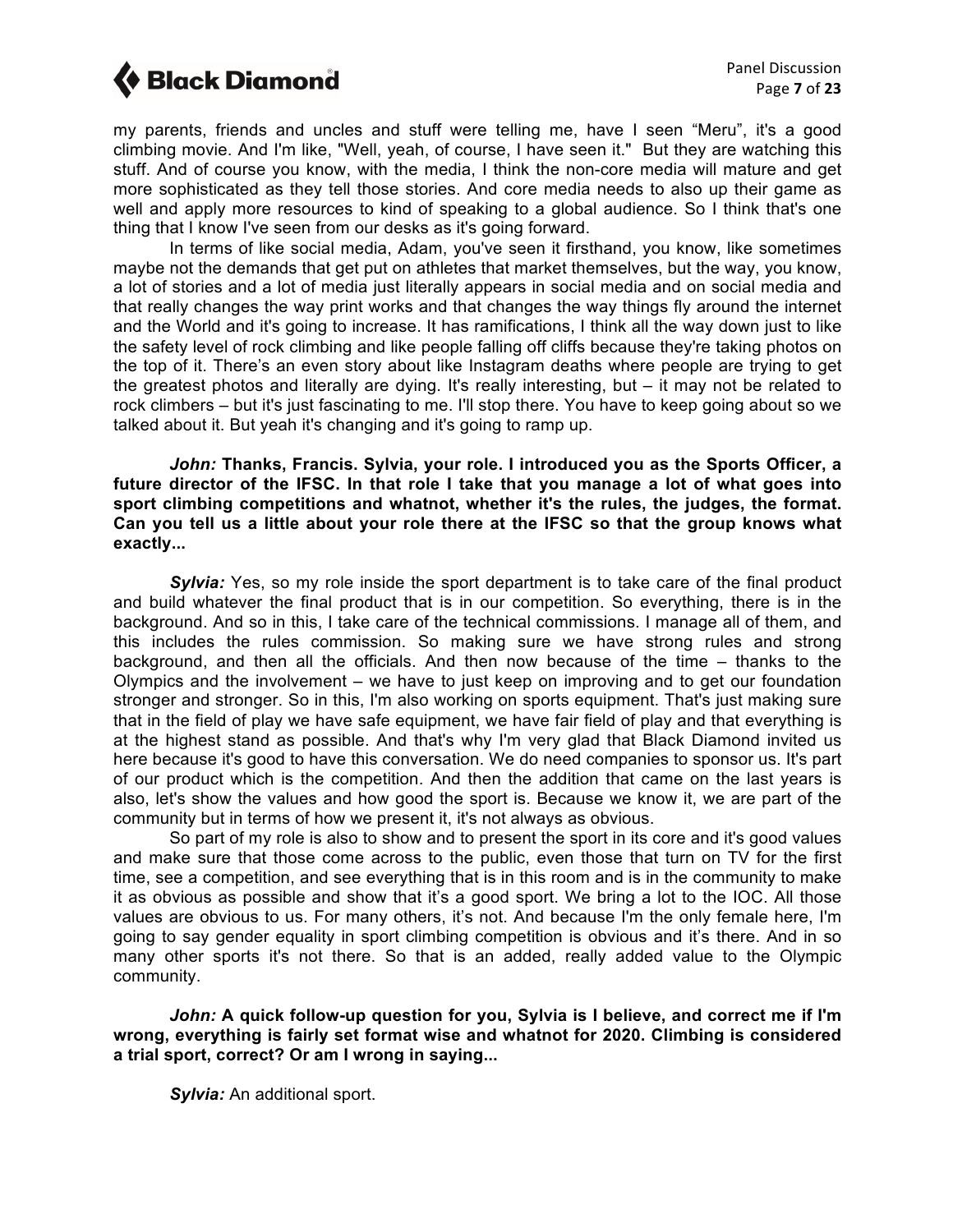### *John:* **Okay. And so after the Olympics then you would be involved in reviewing everything that happened at Tokyo and make a decision moving forward from there?**

*Sylvia:* I am going to answer but maybe Jérôme who can add to that. We are an additional sport in Tokyo and we're in the sort of trial run and also in October we are participating to the YOG, so the Youths Olympic Games. So we are under the spotlight but we do not have a secure position in Paris 2024 and definitely not in Los Angeles. So now we are really working very hard to show and prove that we are a good added value for them.

*John:* **Great. Heiko, this week - I've just recently got back to town, so I have yet to see the competitions. I'm looking forward to this weekend. - This being your baby, this Championship, World Championships here in Innsbruck. Am I correct to say that?**

#### *Heiko:* Yeah.

### *John:* **I'm sure you've had a lot of help.**

*Heiko:* Well, mainly the federation and definitely I have to say that the head of the organization team is my friend Micheal Schöpf. He's doing a really, really great job and with our team, we've never had them like that. So this is one important information I think.

#### *John:* **Tell us a little bit about some of the differences, some of the changes or some success stories thus far. I know it's not over, but within Innsbruck, some of the things you're happy with and whatnot.**

*Heiko:* So, of course, the Innsbruck Championship came so successful, that's a lot of work in the past, so there are several steps which happened in Austria and our federation that brought it to that point. Like in just 2005 when the competition federation was founded so that we can focus on competition climbing to performance sport and not inviting money or interest is with other people. That's an important step, the next step is that we get funding's from the government which is really important to run events like that. And having strong and reliable partners, but we benefit here really well. And we started in -- I think it was 2013 - because after 2012 we have been in Paris. Paris was a great show. And we said that's what we would like to have in Innsbruck, but better. And that was the drive, especially for Michael that we started to negotiate with the government, the local government in Innsbruck, the regional government in Tirol and in Vienna. And due to the fact that we have been so early, we got a lot of support by the government also because the government sees climbing in Austria really authentically. They say it fits 100% to Austria. We are living in middle of the mountains. We have nice crags. Everything fits together.

And then when all that had come together, our goal was to sell more aspects and not just organizing a competition, but organizing an event. And the second thing, like our slogan is Climb. Come together. Celebrate. - and that means we all said in advance, climbing is not just climbing on a wall. Climbing is a lot more. That's why we decided to make also a framework program and try to show all the faces of our sport. That was a big risk from our side because we never knew how it will then be recognized by other people, but like at the Market Square it turned out really well.

And so the whole story is really good because having this climbing center in Innsbruck, which is one of the most beautiful obviously or the biggest in Europe, it was necessary to build it, but that it came like that, the way it turned out, that was also part of the World Championships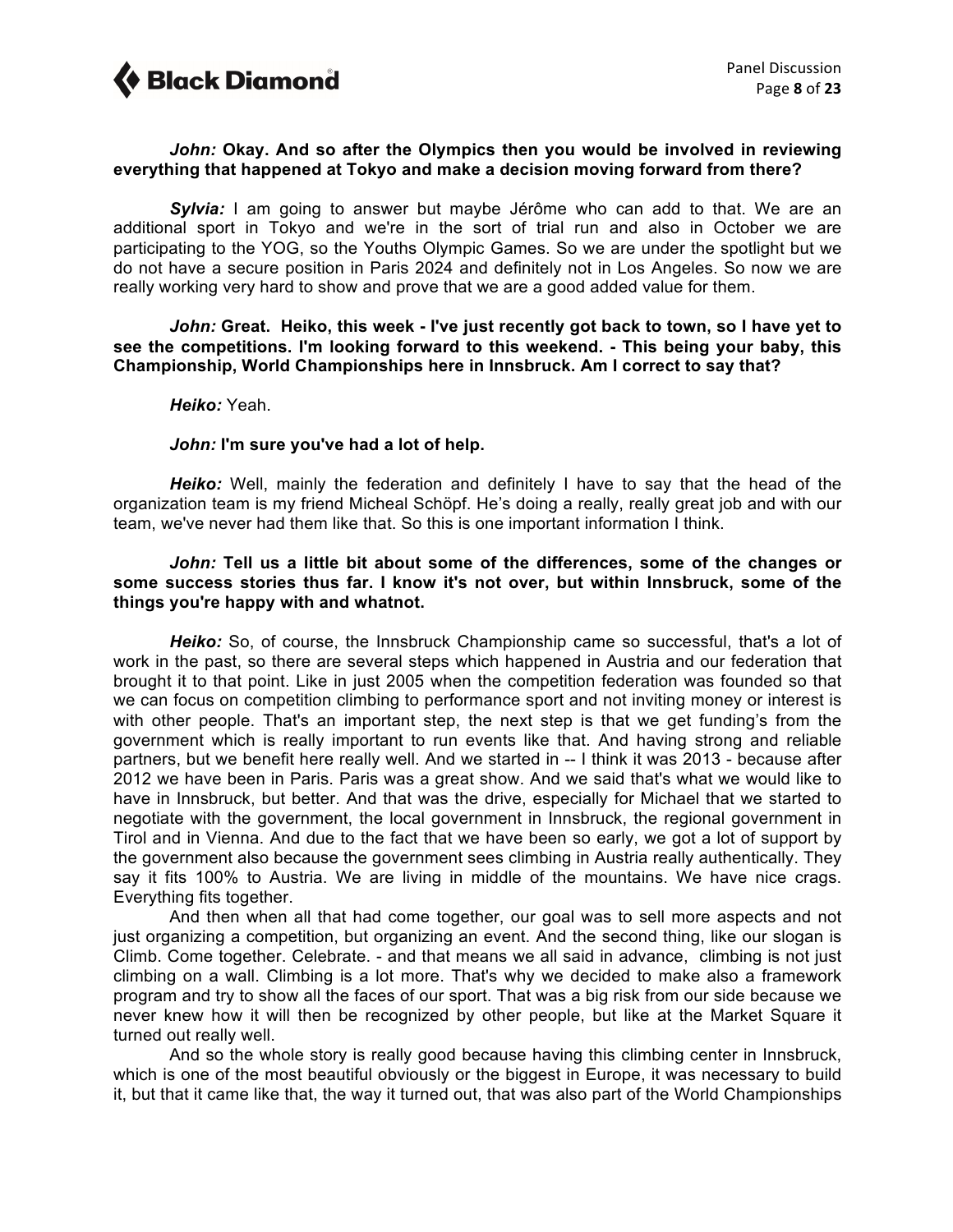because it was in our concept. We tried to figure out a concept which delivers us sustainability for the future. Like it's the training facility here, the walls, we have from Walltopia that we will use for the next years for competition. So it was at the end our goal to have benefit in the next 10 years from this competition, but also to take the chance and show all the people, especially those who have no clue about climbing or are not into climbing, how interesting and how attractive our sport is. And as said in advance the director of sport from the national broadcaster he was really surprised about the potential of our sport.

And it's kind of funny because our sport, 25 years ago, there was the first World Championship in Innsbruck, so in 1993. And they broadcasted it as well. It took 25 years to really get into it to show them how beautiful it could be. It was lot of negotiation because having a few hundred thousand euros being invested just for a broadcasting takes a lot of effort and that's why I have to say it again. It is really important to get strong partners because running an event like that needs a lot of money and you also need the trust of your partners because they spend a lot and finally we are really lucky and happy that we get all the positive feedback that they say, "Okay. It was definitely worth it." And that's great.

### *Christian:* **Any questions from the audience?**

**Participant 1:** Yeah. Maybe a question for Adam. Just to generalize your personal expectations like getting climbing olympic, a little bit of insights for 2020.

*John:* **Well, we're going to talk about that next. Where we go from here. I really wanted to focus first how we got to this point, Innsbruck. So we will leave your question here for the next round and finish with you Jérôme here right now. Jérôme, tell us a little bit of how the IFSC has evolved through the years to get to this point. And maybe a follow-up question to Sylvia, you know, after Tokyo, who's making that choice?** 

*Jérôme:* Yeah, so first of all you need to understand that the IFSC represents the community. If you imagine a triangle on one side is the athletes, the other the brands, the other side there is the IFSC. The IFSC is composed of the national federations and is on the front line. We're representing sport climbing to an international sports movement and eventually the Olympic movement. And in front of that, we represent, but we also do have to answer the expectations of this world. And what we had to do in the past year was really to answer the demands from the media, from the Olympic movements, from the sponsor but at the same time we ensure that we are true in representing the sport climbing. And so it was -- because the IFSC is 10/11 years old now – so it was a lot of work but it was constant discussion and trying to balance things. So sometimes we had a discussion with our event organizers, with the athletes. I will do this in demo of how we present the sport into the event. Sometime they really compromised, sometime we say, "Okay. No, we stick to what we are." So the IFSC evolution in the past year was valuable. Fine-tuning its products when you think about talking to the rest of the world and at the same time making sure that it truely represents the sport and its athletes and stays true to what we do. Not easy but let's say so far so good.

And this is why we're here to really hear about any important issue. We evolve in the coming years. We're really happy to do this for the future, and from an Olympic perspective basically, there is delivering this two games: The Youth Olympic Games in a month and Tokyo games in two years and then being part of the future games program. So that's the best to challenge, that's definitely the goal. Out of the Olympic perspective, because it should not be the only thing that IFSC is doing, is keeping on making sure that the development of sport climbing on the competition side is sustainable and representing the other part of the community. That sounds like big things but eventually, it's what it is.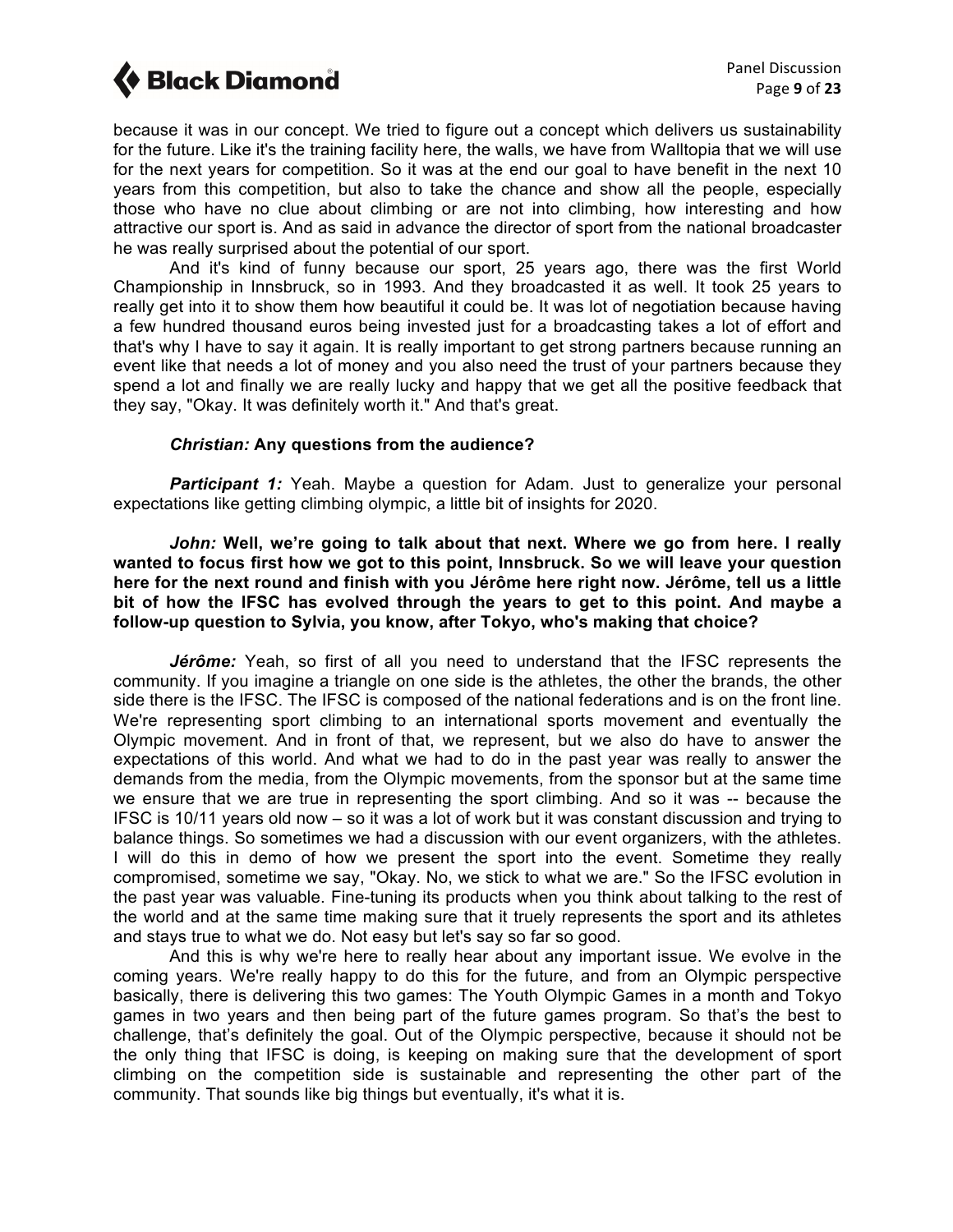

### *John:* **Thank you. And to the gentleman again. We're going to move on now. Start shifting our focus to hear beyond. So sir, your question for Adam one more time?**

*Participant 1:* The question was on the expectations of getting climbing in the Olympic sports in 2020.

*Adam:* For the sport in general do you mean?

**Participant 1:** Just your personal expectations. Maybe also in general. Yeah.

*Adam:* So I think the fact that climbing made it to the Olympics at least for Tokyo 2020, definitely means indirectly more gyms, more people climbing, more mainstream media coverage. I think all of this is great for the sport. I think the potential disadvantages for the sport could be that our crags could be overcrowded, but if I would really distinguish the gym climbing and climbing outdoors as they are really two different things. I think the number of people coming in the gym in the last 10 years has grown incredibly. Number of people climbing outdoors, not really so much. I wouldn't be really afraid of it. So I really see huge advantages of the Olympics for the climbing in general. I think as gyms started growing bigger and better, it's also much more fun to climb in them. I think 15 years ago you would go into the gym especially to, like, train and get strong for outdoor climbing. Now we can really go into the gym and, like, have proper fun. Like for me personally, it will never ever get as great as climbing outdoors, but it's comparable.

**Participant 1:** Is there a fear that climbing is changing somehow because I spoke to the Austrian athletes some year ago because now going into the Olympics, that change for a combined format, you have to make boulder, you have to make lead, you have to make speed. So everything changed a little bit. So is there a fear that maybe you have to be more about combining than specializing in something?

Adam: For sure. The fact that climbing is in the Olympics but it's only in the combined format, it shaped the competition climbing a lot. But it will be only in Tokyo. I don't have any idea how it's going to be in the future. My personal opinion is that the best situation is that climbing would go back into three individual disciplines and the combined would maybe exist, but the most important would still be the core three disciplines. In my point of view it's really the best way and really shows the specialists in their own disciplines. I think in the Olympics like this if you introduce one discipline, you should really show the best in their discipline. But I don't want to talk about like I'm not satisfied with the format. I accept the reasons why all of us we decided to go for the combined format. And I hope that it is just the stepping stone for the future and climbing will be included as a proper sport with all three disciplines included.

### *Christian:* Any comment from the panel on that topic?

*Jérôme:* I can give a bit of background on the combined because I guess that's the question many people have. So we had that discussion with Adam and some other athletes. And to make it very simple, the Olympic movement offered us the possibility to be in the games, but with only one medal. And so consequently the IFSC had two choices: Either one discipline or a combination of disciplines. So we had to make a choice and the rational for the choice was to go for the combined simply because then we can offer to all our athletes to participate in the game and also to show all the disciplines of the games because any other choice would have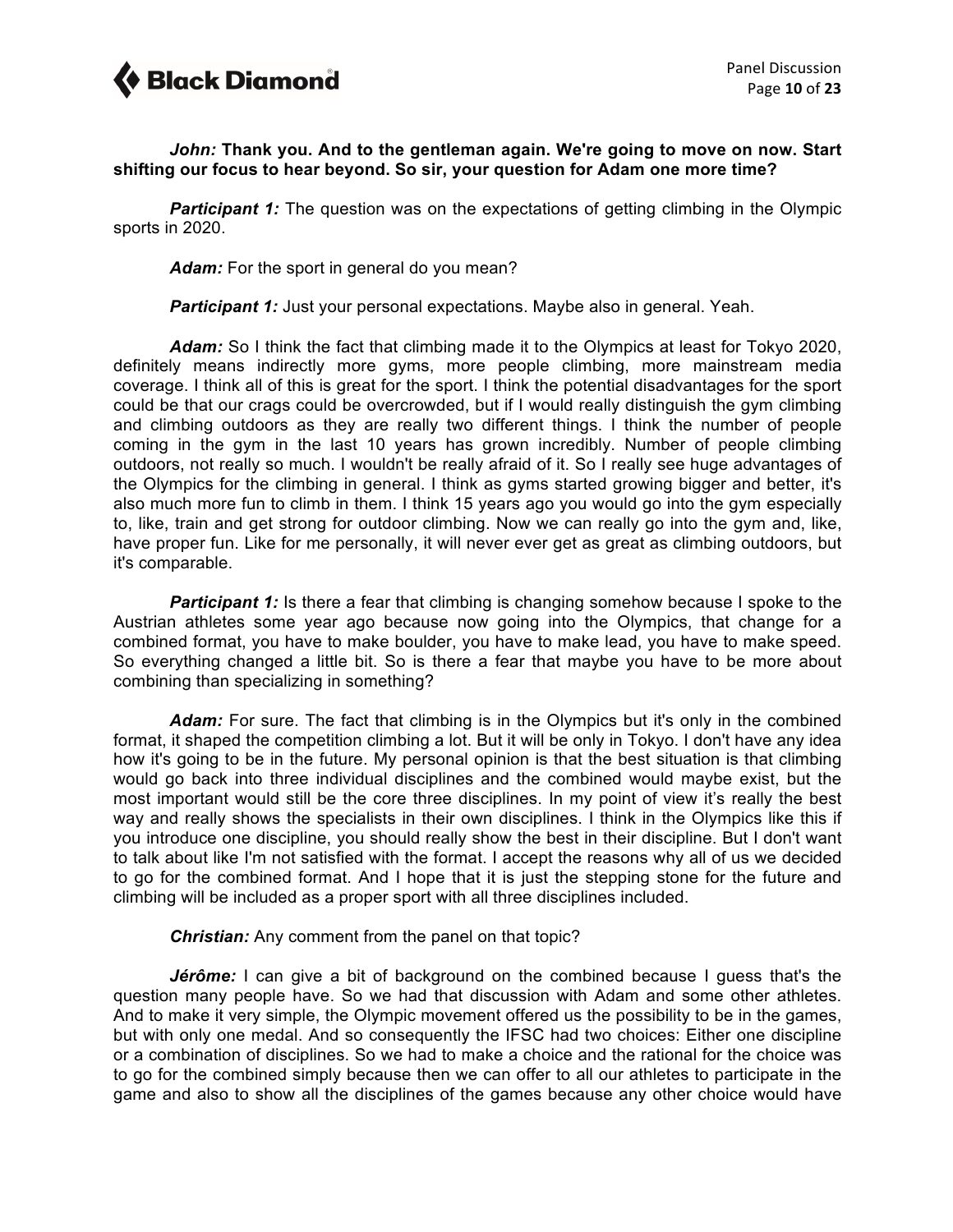been though. They are not super ideal, any other choice, would have meant the position that we had to exclude some other part of climbing. So that was mainly the rational and for the future, well, we are working on that. First of all, we need to see how things are going for the Youth Olympic Games and in Tokyo and then keep on discussing, showing the value of all the forms. That's just for the context.

**Francis:** Yeah. The Olympic committee wants to give only one medal because of its qualification as an additional sport, you know, why one medal? I don't know. I'm curious like why not three? Like it doesn't seem like it would…

*Jérôme:* Basically, the games are quite packed. And simply since there is some limit at some point, things are super huge. At some point, there's a crack in terms of number of athletes, number of events. The number events is basically number of medals. And they wanted to fit it into the existing program. Some new sports, five of them, actually. Which means that you have to push the wall and that's why they went on to an option that meant, "Let's have these sports so they can be present, but unfortunately we have this little space for that."

So we have been entered into the program as an additional sport because that was the process imagined by the IOC at that time. Now and I want to make it very, very clear, we are treated as an olympic sport. So in my discussion with the Olympic committee, in my discussion with the organizing committee when the IOC comes to our athletes, we are definitely at the same level of the Olympic sports and so there's no two classes of sport and that makes a big difference. But we're only for Tokyo. So we'll have to gain again our place for the next games.

**Christian:** There was one question from in the back.

*Matt Groom (Epic TV):* Yeah. With climbing becoming an Olympic sport adding more a focus on indoor and gym climbing there is inevitably going to be a disconnect between that and outdoor? And looking at the people at the stage, Adam who is known for his outdoor sport, Black Diamond who is subtle about outdoor equipment, as organizations, are you concerned about that disconnect? Is it something you are going to look at addressing because the IFSC is obviously focused very much on the sports aspect of it in terms of the competition? Do you have an eye for the other half of the sport and not just the competitions of it?

*Jérôme:* Okay. So I start and then my colleague. Very quickly as I said earlier, we imagine that triangle and for me this kind of events are great for that. From me, we really need to create the lines between the triangle and create that territory inside the triangle. That has not always been the case, but now, given that there is these changes that are upcoming and changing for good because it's bringing more people, more resources to the sport, we really need to be even tighter and working together. So the IFSC is aware of this and there is a view initiative on the planning equipment that IFSC started.

Personally, on my Olympic aspect I really want to engage the brand and the athlete into the future candidature. Otherwise there's no point. I mean, it cannot be just the IFSC doing this on its own, but this will require from my perspective a bit of talks, some meetings that give some more insights.

**John:** The follow up on what Matt said and direct to Kolin here. Kolin, you mentioned at the beginning the history of Black Diamond as a brand here. And you said we make gear for ourself. Doing PR for you guys, there's a lot more gear out today than there ever has been and certainly directed towards this new category gym climbing. Can you tell us a little bit about that? Like what the brand's doing?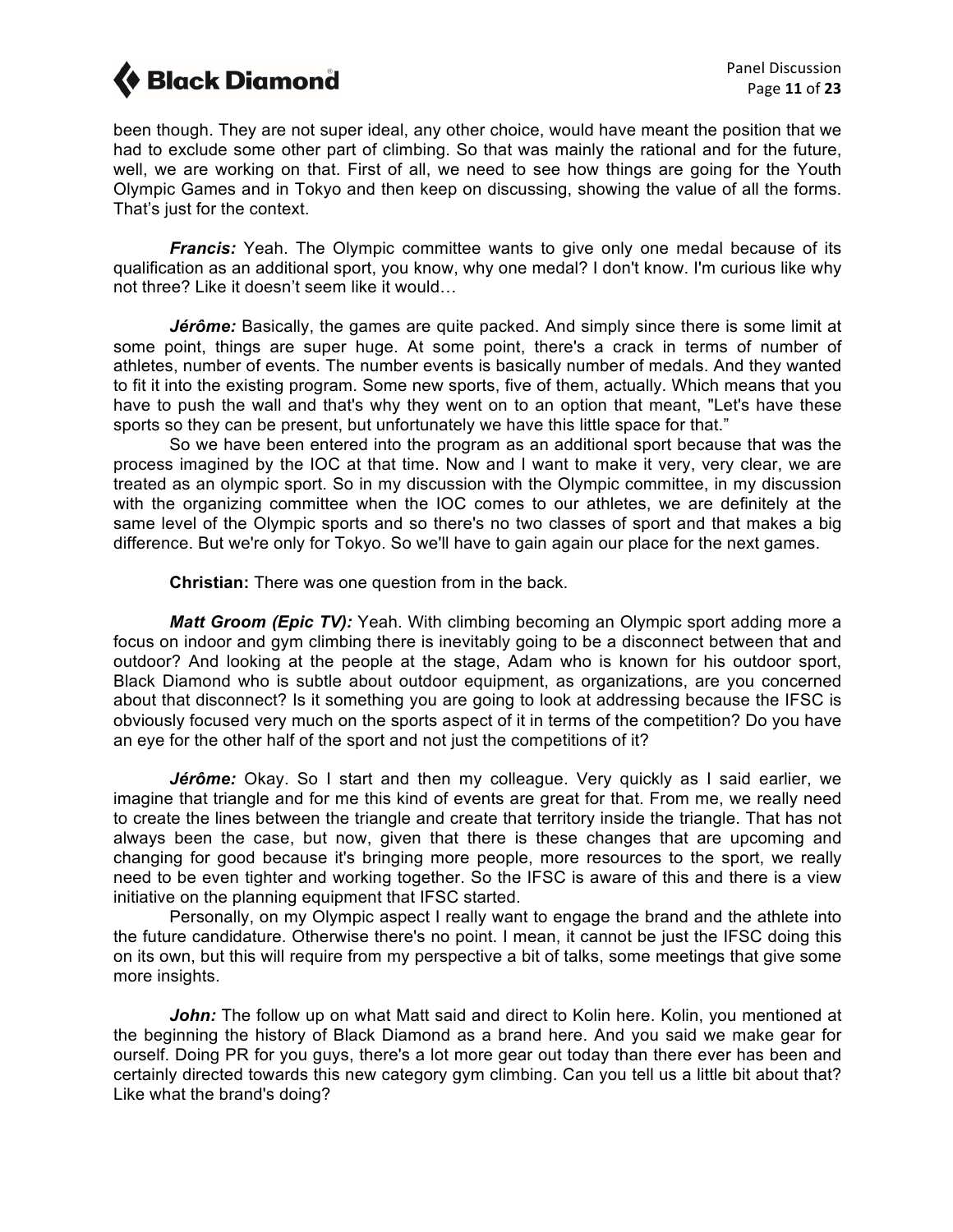*Kolin:* Yeah, I mean like I said a little bit earlier, I don't want to repeat myself, but maybe I will: We were founded on big wall climbing and then as the sports have evolved, we've continued to provide equipment for these other disciplines of sports from Via Ferrata, to sport climbing, to gym climbing, but we still are not going to forget the heritage where we came from because as long as there is wall climbers and guys like Adam trying to free the Dawn Wall and Tommy [Caldwell] and those guys, we need to make this gear to allow the athletes to do that.

So to your point back to your question. Yes. As a gear manufacturer, we do need to be aware of what's going on all over the world and we want to provide the right equipment so these guys can win gold medals at the Olympics, but we are still going to maintain the trad gear and the ice gear and the mountaineering gear and the alpine climbing gear for sure.

*Adam:* I don't think that it's necessarily a bad thing that competition and outdoor climbing will be disconnected. Because there are these fears that maybe the Olympic mass might somehow change the competition climbing for worse. I don't really think so, but yes, maybe some say like the parallel of the snowboarding that the Olympic really didn't make any good for the sport itself. So if we really see the competition climbing and outdoor climbing as disconnected, there is no danger that outdoor climbing could go for worse. I don't believe that people will stop climbing outdoors. No, not at all. It's going to be still great sport in 10, 20, 30 years with more gyms. I think even the core outdoor climbers will still keep going to the gym because it's a great training and then it's everybody's choice if you want to go outdoors or not.

What we definitely need to take care of is that the diversity of our sport will be maintained. So not every single climbing area will be bolted like if it's in the gym. And I think that development is definitely going in the right way. I think we can't say the trad climbing and big wall climbing gets down. I would say it's even growing and it's really important. And I'm really optimistic about that diversity of climbing will be maintained.

### *John:* **I see Ralph do you have a question?**

*Ralph Stöhr (Kletter Magazine, DE):* Yes. I just have a quick comment to that all to the disconnection of indoor and outdoor climbing. I think if you look at the first three in the lead Championship is Adam, Jakob [Schubert] and Alex [Megos] and they have all climbed 9b outside. So at the moment I find it very impressive as the top of the competition world is also the top of the outdoor world. So we see the best climbers indoor and outdoor at the same time at the moment.

Adam: I think it's a big danger on let's say the national levels. There are many coaches that in the end, they think that outdoor climbing is even harmful for the competition. On the short term right before the competitions, it might be. On the long-term it's very beneficial, but some coaches don't understand it at all. And I think there is a danger that there is going to be more and more people like that. That climbing is about climbing in the end and no matter if it is gym or outdoor.

*Ralph Stöhr (Kletter Magazine, DE):* To Heiko and Adam maybe, in terms of professionalism of the organization. And the showing of the event this World Championship what we can expect for Olympia is that the level already, you know, or will Olympia will be even better organized.

*Heiko:* Probably, this is more a question to Jérôme because you're on it. But I would like to say I think this event we created here is a really good benchmark, and I'm sure we have so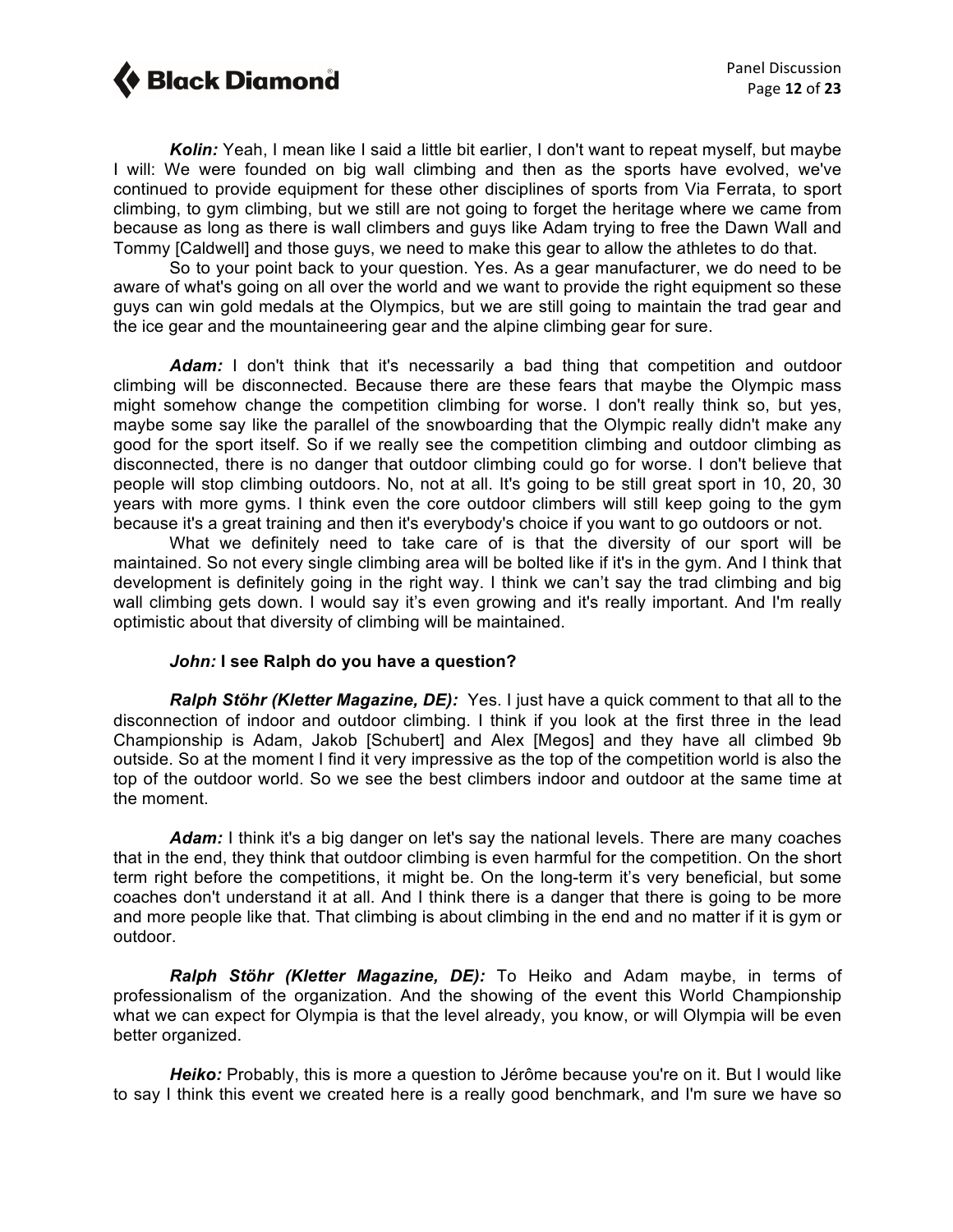many things which run in almost perfect. Nothing is perfect but it involved people who have not been into climbing. And I think for 2020 we might have the chance in once of a lifetime chance to become Olympic in 2024 and of course, we have to do our best to show our sport from its best. But therefore, I see two sensitive situations. One is that we have to do everything for our sport to become sustainable in the Olympic family, but on the other hand we have to take care because doing everything for the Olympic could be in conflict with that. And this is, I think, a small ridge we have to go and meet every minute and look on all sides. So this is what I see. But I guess if we show what we tried to create here, it could be a good benchmark for 2020.

**Jérôme:** Quickly, the complexity of the games is not necessarily running the sport event on their own. So all the sports at the same time, the size of the venue, and the size of the people attending, the media and all these things. So eventually, this is why sometimes it looks like it's more organized and you know, sometimes you feel something is not organized because the shuttle is not stopping on time but you cannot compare. So what we will need to compare, it's really the whole sport. So, like really the moments of when the climbers are climbing. And for me, we need to look at the same level. Today with what we have developed because what is crazy and what I really love about us is that we are in order every day I'm sure that if Austria Climbing would organize the World Championship in two years, we would have new ideas and resolutions. So Tokyo might be better just because we will evolve. But in terms of benchmark we have the maximum of what we can do today and if the Olympics were tomorrow morning we would have the same potential. That's my point of view at least.

*Piotr Turkot (www.wspinanie.pl, PL):* One question about the Olympics. Because now with Tokyo we know the format is stable, one medal, but if in Paris will be the same, that we will get one medal. The community will accept again, the same problem with the one medal and the combined format? Adam, it will be a problem for you? Because Tokyo will be a great adventure for everybody but if it is in Paris the same?

*Adam:* I don't know. I haven't really considered that so much even though I know that there is a pretty good chance that it will be, again, an additional support in Paris. Honestly, I don't really know if the better decision would be to combine or pick up one discipline. I don't know. I think picking up one discipline potentially could be if we really want to showcase the most dramatic and fantastic competition in the Olympics, which will be the most - the easiest to explain to the mass audience that I think they could pick one discipline only. And in my point of view, it's lead. It's kind of like higher chance of a great success. That's my point of view. But that's about discussion.

### *John:* **I see Anni over here as a question.**

*Ani Manova (Walltopia):* Yeah. Ani from the Marketing Team of Walltopia. I just wanted to reference the very basic question about this connection of indoors and outdoors. As a wall manufacturer, we're seeing rapid growth over the last five years. There's so many gyms popping worldwide, which is awesome for us obviously and that format of the World Championships and the climbing going to Olympics definitely brings a lot more attention to our sport worldwide, to the general public. I actually think that the disconnection is healthy because that rapid growth brings a lot more new people that are not experienced in climbing into our sport and as we all know, our climbing brings inherent risks that not everybody's willing to take. If we see that rapid growth at ones on the outdoor crags, like, I can't imagine what kind of mess is going to happen. So I think that this disconnection that's happening is kind of healthy. I mean it definitely brings a lot more understanding to climbing and outdoor climbing to the general public. Having Tokyo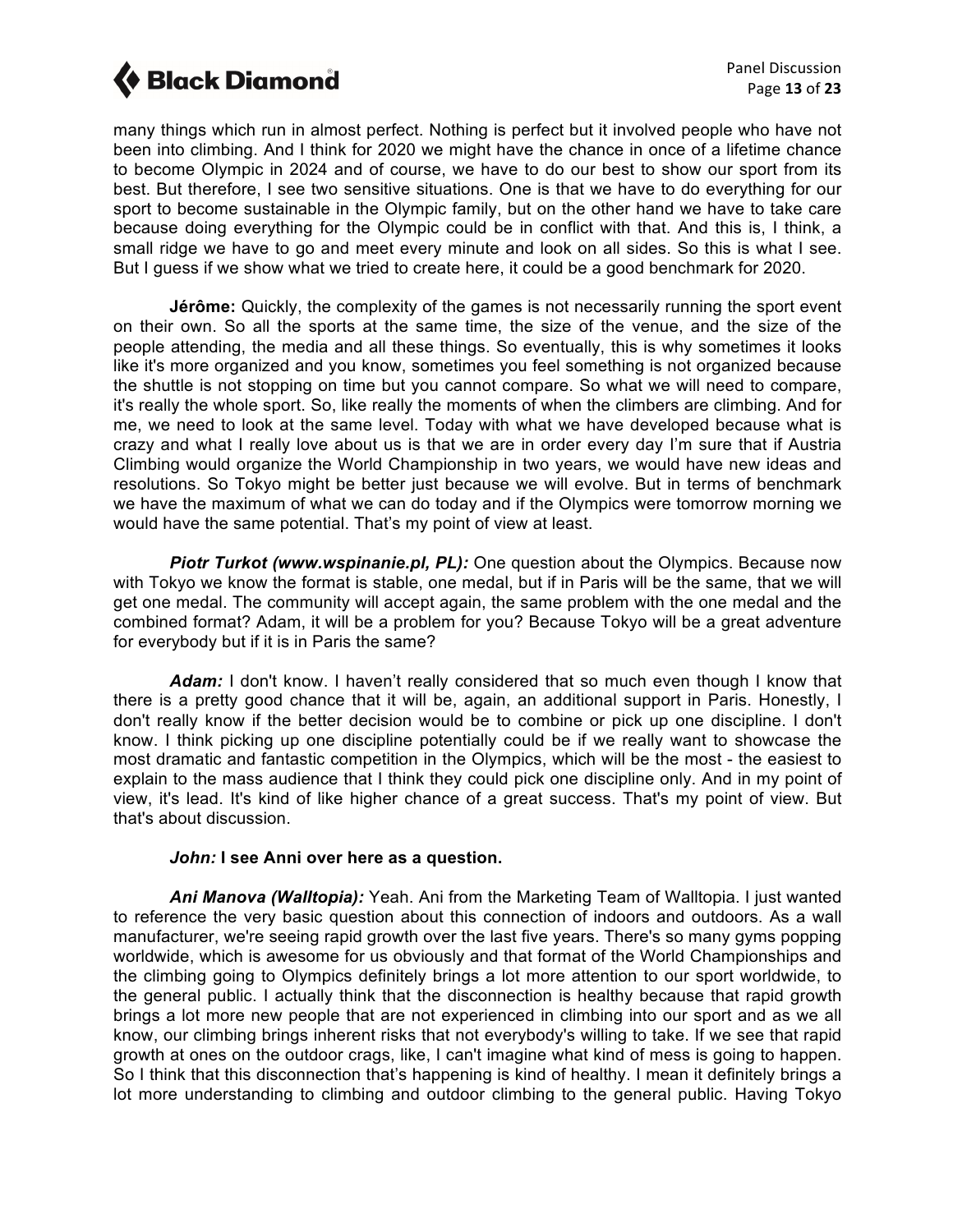2020, having such a broadcast of the World Championships, but we don't want to see that rapid growth in outdoor climbing. I think so.

#### **John: Brendan.**

*Brandon Pullan (Gripped Magazine, CA):* Sylvia, we talked earlier about the sport presentation and having that emotional connection between the athlete and what's happening on stage and the audience. Can you talk a bit about how it's come to here from 15 years ago when it was like, "So and so from this country," and go - to, "Okay, this is so and so from this country. They have a two-year-old son that was just born and we should love them" and are emotionally connected to them almost right away. Where is that going to go in the future?

*Sylvia:* Yeah. So, it's a mix of things. So one part is to show that emotion and the other side is also to show that emotion to people not known in the sport. So it's giving an understanding and showing the values of our sport to someone that is just starting to watch a competition and the work we're doing. And this is thanks to our event organizers, the national federation is really into working together to try to look at the competition from someone that has never seen it. And so trying to create the storyline. There's a mix of an understanding of what is happening and also add that emotional moment. As we were saying earlier, in paraclimbing events, that's an item that's taken for granted because there is that connection with the coach and there is that immediate emotional moment. But that does not mean that in all of our disciplines it is not present. It's there. It is just a little bit more hidden. So, here they've done already a really great work as in after the lead competition: We saw a shot of the coaches and their excitement. That might seem a minor thing, but that helps the audience to connect and to get that emotion and understanding of also the level of the athleticism that they're showing at the events.

Then on top of this we're really working on, for instance, showing the verticality and the overhanging when we talk about lead and bouldering especially. In speed it is the effort and the speed. So it's something that you really have to work from all the technical perspective in order to show that because if you place a camera in front, you know more than me – on what tiny holds they can hold onto. And so we are really trying to get the feel of the sport into someone that has never seen it before.

*Kevin Corrigan (Climbing Magazine, USA):* I'm curious, either of the IFSC members, since the sport has already been starting to get presented to a mainstream audience more this year: Like in the States it's on the Olympic channel overall cup season if you have any preliminary data about which disciplines are resonating the most with the mainstream audience.

**Sylvia:** No, the only -- but this is not a very updated figure, but out of our YouTube viewers, we didn't use the one most viewed. I wouldn't be ready to speculate onto why and how did that happen, but definitely, we didn't use -- this year's season and after the World Championship would be really good to look at those figures as it might change.

*John:* I want to take the question out to Francis. Along these lines, I know you've had your hands up, but listen to the media and there's several media members here in the room, you know, representing Germany and the US, Canada, whatnot, but regarding the media, in your experience, you know, moving forward, what are some of the things that you'll be doing to attract this new audience or speak with this new audience and beyond into the Olympics? And I wanted to reference you have a new product coming forward that I think it's worth doing that.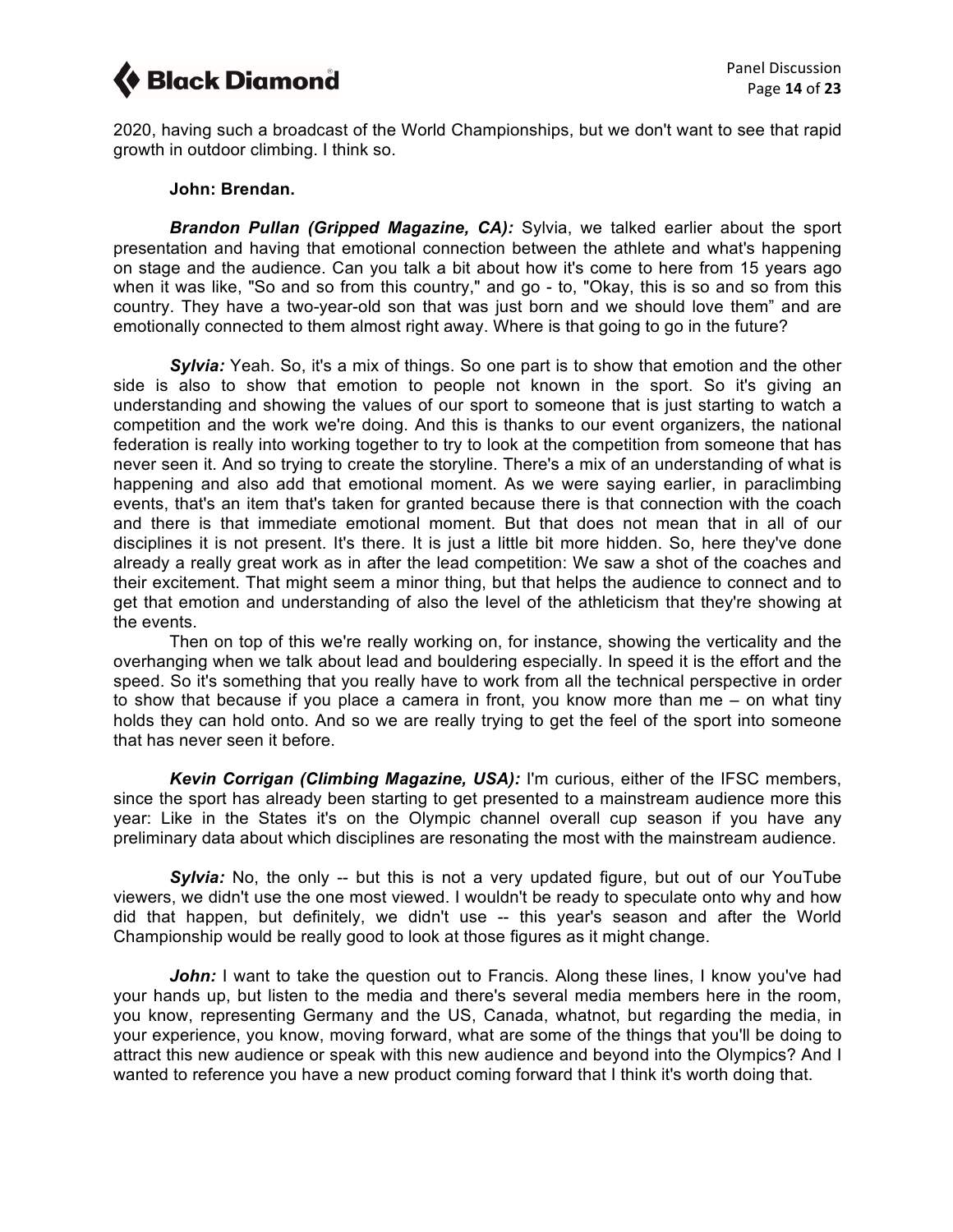*Francis:* Sure. Yeah. We just launched a magazine called Gym Climber, and you know, we've had this conversation for about a couple of years now in the office. We've seen the Olympics coming like cut and pasted the python, right? You know this giant thing coming, you know, it's on its way. And so, I think the sport is at a tipping point where the culture and the characters and the circuit really deserve its own storytelling. I think that kind of mainstream, you know, climbing media and even a lot of core media don't really do justice to the complexity and really the athletes climbing on plastic and do a competition. I mean, it's not that like what we are going to try to do with Gym Climber is create this new thing. We're just trying to really reflect what's already happening. And it's brilliant. And you know, when you see a lot of like Olympic storytelling on NBC or the channel that you watch here in Europe, you know, it tends to be about like the dedication single pursuit of the athletes in the Olympic dream and all this stuff. The interesting thing about climbing and telling the story of the Olympics is that it's already there. Climbers are super dedicated. Guys like Adam are already out there, like you said, since you were seven or something, right? I mean, like, we've got the stuff that can tell Olympic stories and basically, I mean, the stuff is there and so I think what our new magazine's trying to do is just literally bring that to light and show what's going on to this huge new crowd that is out there.

And just one point regarding the gap, which I think reflects it is what's interesting is that most of the time you see indoor climbers identify with the outdoor experience, even though they may not do it. Like, for instance, in the gym we have here a picture of Adam climbing outdoors and most of the people that see that may not climb outdoors. Right? And so it's like when you see a coke commercial, someone drinking coke during a basketball game. That's disgusting. And nobody really does that. But they're selling the lifestyle, right? There is a disconnection in the lifestyle and the product, and I think gym climbers, especially in the States, they really identify with outdoor climbers. They all know who Alex [Honnold] is, but they have no idea who the national champion is or they know who Adam is, but they have no idea who is the bouldering champion. And so you're going to have this huge crowd that's inside but they don't identify with that. They identify with the outdoors. There's a lot of reasons for that. But it's interesting regarding the gap.

**Heiko:** I'd like to add a comment to the question before. Over the last week I was in the van of our footage producer of our national broadcaster. And it was quite interesting to see how they work. So far bouldering did that happen yet, but I'm kind of afraid of the semi-finals today because it's really hard to capture because it's quite busy at the wall. For the finals I think it will work better. As you always see, the highest risk we have on the perfect show is route setting and this could bring the event to a perfect show or could crush it a little. I'm really curious how it will work over the next view days. The director of the broadcaster is really into Formula1, Champions league in football, ski racing and biathlon for Olympics, so he has a lot of experience. It was quite interesting for me because, for him, he's interested in so much different captures than I do. Because for me, the best is seeing how the climber moves, but for them, they need the close ups. They need the angles and all this stuff which is really important. So that's why I'm 100% sure that only seeing it from the eye of a climber would not give us the benefit we need to have a perfect product. And the feedback so far is that he said, the lead product is almost perfect and he's a professional. It's almost perfect itself because it's really interesting. You have so great people with good stories. The sport is stunning. The atmosphere is great and it takes less than 60 minutes. That's what all the channels ask for. And that's the risk you have in bouldering that it could extend longer. Just from perspective of a broadcaster. And in speed, they said it's great. It was perfect when you watched it on Eurosport. The commentator, he's a legend in Germany – Sigi Heinrich – and he was also fascinated. But he also said - maybe it could be boring after awhile because it's always the same, so maybe it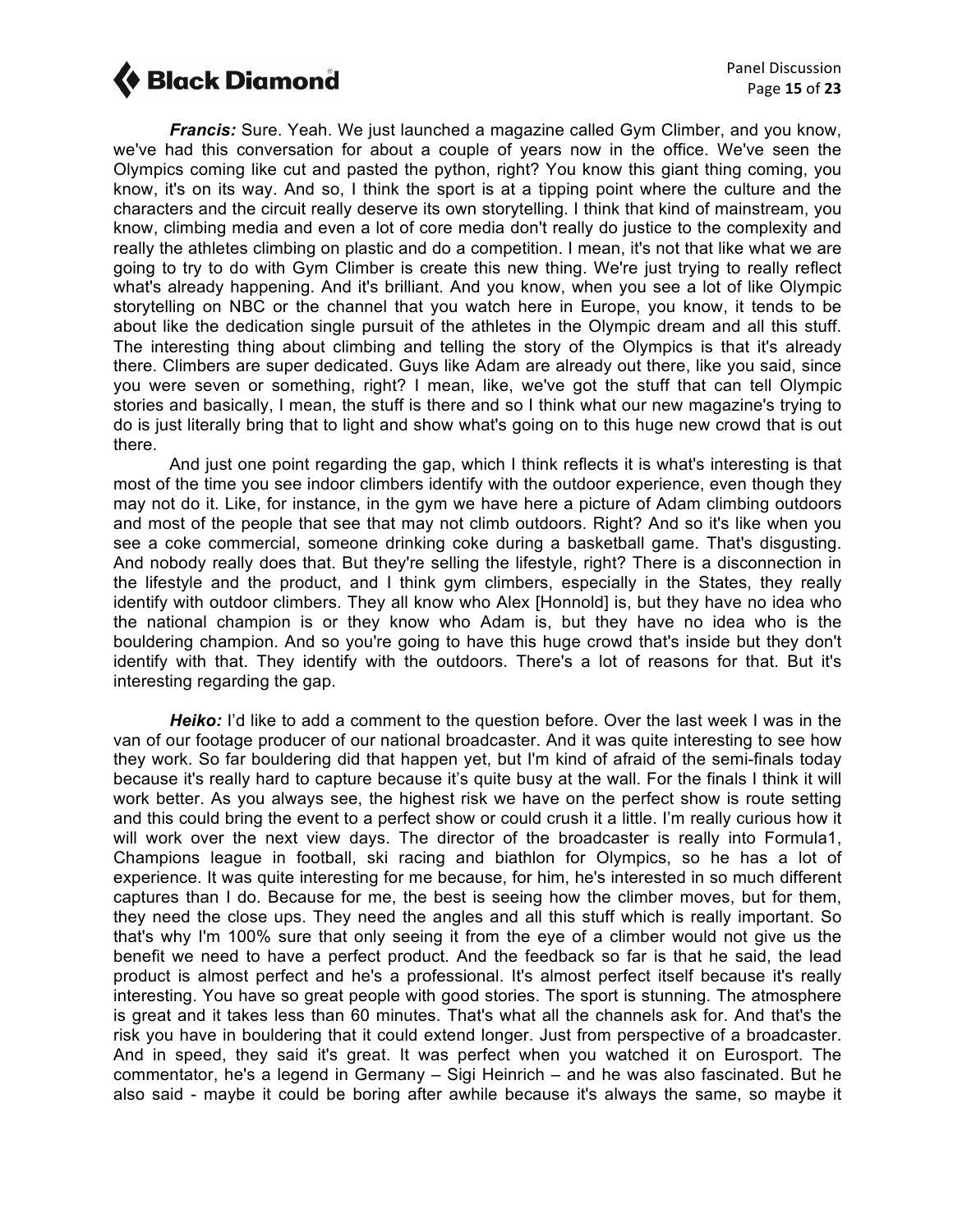needs to change the route. This was said by a professional and sports commentator and so that could bring someone...

### *John:* **Did he not say that it was better than the skiing?**

*Heiko:* The national broadcaster, one of those said yes but I don't know what the guy in Eurosport said but he was really fascinated by this sport.

### *John:* **I know Matt had a question earlier. I don't know if it still relates.**

*Matt Groom (Epic TV):* Kind of yes. It's really interesting hearing you talk about the mainstream audience and I think it's something that everyone does really well at the moment. I was wondering if there is a danger in oversimplifying the sport and having people turn the TV on and thinking they immediately get it because there is so many complicated sports like Formula1, or curling for example which doesn't make any sense but people are willing to invest the time to learn it and I wonder as of as much as trying to appeal to everyone there is a danger of going too far and oversimplifying the sport?

*Heiko:* In my personal opinion our sport is not really complicated. I would say especially in lead, the higher the better. And we did this animation with showing the virtual high point. So I think this is quite simple. It came from the sailing and from the ski jumping with a virtual line. So they hired Swiss Timing to develop this. And for bouldering, it could be a little bit more complicated. So we developed also a tool which gives predictions, what is needed to be at the podium and what needed to win. For a non-climbing audience, it could be not that easy to understand, but is that the most important to understand all the details or to just follow the show and be impressed by what's going on? Of course, at the end, you need to know, who wins, but I think small elements in the presentation of our sport will help to outline it in a good way.

Adam: I would like to go back to the route setting and the routes that yes, we should definitely consider to make the sport even more breathtaking and interesting and maybe shorter but at the same time stick to the values and the cores. So, definitely like in terms of lead, making it too much kind of like a speed climbing competition or in my point of view reducing the climbing time in the finals four to six minutes for certain walls is definitely a bad idea because you can't really make a route which is hard and which will let you climb in your own style within six minutes because some of the walls are just simply too high. And in my point of view, that's just kind of a point where it's just thinking that you have to make it short in order to make it dramatic and in the end you only just kill the drama because just watching somebody fall all of a sudden just climbing as fast as possible and just messing up and falling off too early is not nice to watch.

### *John:* **This gentleman here had a question.**

**Participant 2:** This is just in relation to the package and how you were discussing this latest obviously hazel of trying to fit it into 60 minutes and everything like this, and this may be a little bit towards Jérôme and Sylvia because you understand where the sport is going from the eye of the IFSC, especially with the Olympics. Are you looking at having the event separated so men and women will be climbing at different times, as complete different packages at the Youth Olympics and the Olympics or will you be going back to back? Because obviously with boulder finals this year, we've seen the separation of men and woman and it makes for a very long final which might not be appealing for a viewer.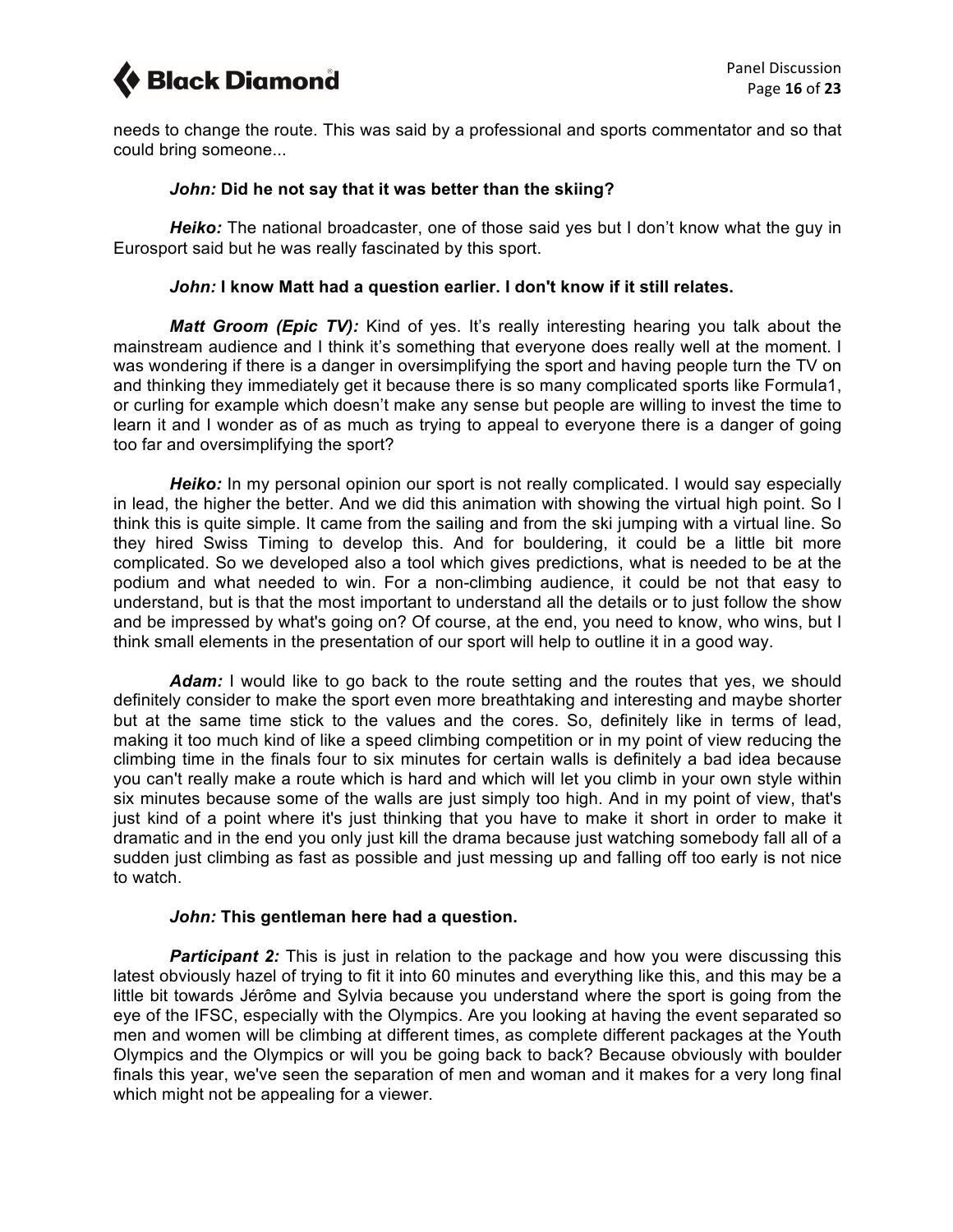

*Jérôme:* That is a question about the schedule. So first of all the schedule as it has been here at the World Championships, or the World Cup or for the Olympic Games is because of different rationals and different perspectives. So far the plan that we are going to have in the Games, is to have space for the men and space for the women. So in order to make sure that the competition does not get super long and the broadcaster can pick the sessions of the event from the federation. This is for the games. For the rest of the event the discussion is always open I mean when we talk about schedule we talk with the event organizer – will we do it that way or that way so there is nothing super set indefinitely.

**Sylvia:** Just to add a little bit on both points also what Matt said earlier: I never mentioned simplifying. So it's just taking the sport and explain it in a simple way. But we're not changing the rules. We do not want to change the sport and what it represents, but one change we had this year, we had to split finals and that's because if you have Adam Ondra and Jessica Pilz or Janja Garnbret on the wall, who do you focus on? Where do you put your cameras? Which story do you tell? We want to tell both stories at the same level at the same time. For our work in terms of scheduling for the bouldering finals we switched so for one workup we had women and men and for the one next it was a men and women. And on these, we are really, really strong. And we want to keep this value. Because the more we face the other sports, the more you hear different prize money, different prime shots in the schedule. We are very strong to not get that bad side of the others but to show our good and hopefully, they will take it from us.

*Heiko:* I would just like to add a sentence about what Adam said before. That's exactly what I meant with the sensitiveness we need during the next years and I think that's the most important. Getting feedback is good, but for my personal opinion, we don't need to change anything in lead, for example, because it's stunning, it's perfect and at the end it's really about the route setting. We hear this a couple of times it's important to have tops, but if you, for example, did not topout semi-final routes, someone will steal your chance to win. Especially if the final is too easy and that's not the main philosophy of our sport, which would be not good.

### *John:* **Francis, did you have anything to add there?**

*Francis:* Oh, yeah. I think to Matt's question, I think it's really important this notion of, translating the event to the average consumer who are watching television. I don't think we're there yet actually. I think we need to do a better job, and I think what that means is we need to maybe coordinate better between the route setters, what they intended a route to be like, how they intend the moves to happen. Maybe a little bit of talking about what they think is going on in the climber's mind as to why they're making those decisions on a problem or something and explaining that to the audience. I know that there's a simplicity but that's simplicity of bouldering. It has a lot of complexity in the athlete. And I think we need to, like, find more sophisticated ways of talking about the whole package. Like, what the athlete's strengths are, what that problem entails, what type of strength does that problem entail, why is that athlete not meeting that?

Of course, it's really hard because, you know, like in American sports broadcasting, there's half of a broadcast is like unpacking what's happening. Like this is why the coach did that and they never said it, but you know, what the commentators doing that. And I think we have a long place to go in terms of that in terms of making it ready because it is really complex and to just make it like high drama or like the spectacle of it, right? You know, the kind of parkour and it's like amazing and that's true. But sometimes the most amazing things are not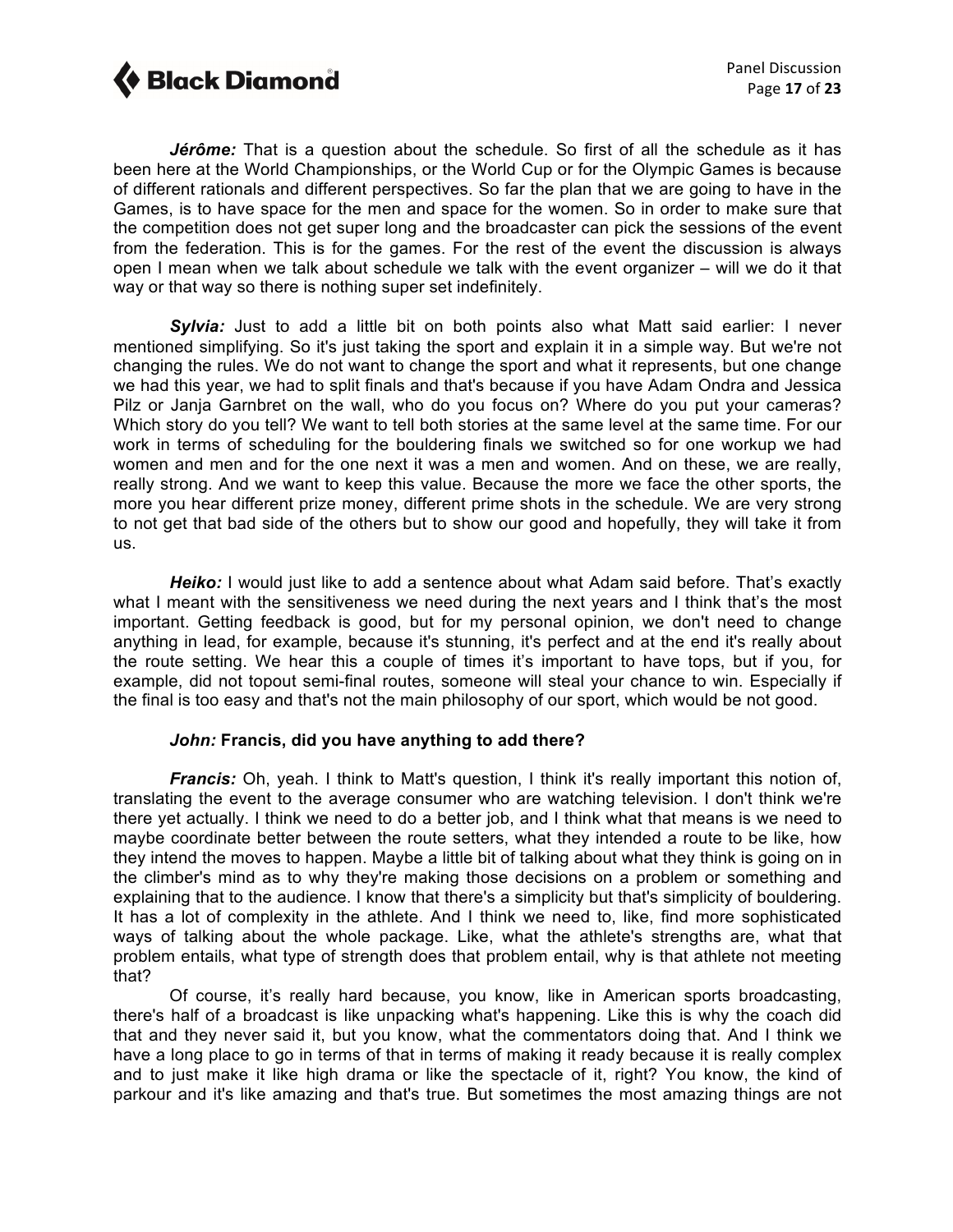

like high flying triple dinos and stuff. Sometimes most amazing stuff is basically, you know, why they turned that into an under cling and how they thought about it, figuring out a crack sequence when no one else could.

Adam: In general, I think route setters are thinking the more dynamic coordination kind of problems, especially in boulder problems, are the most fantastic to watch but it doesn't really have to be like that.

*Francis:* It doesn't. Yeah.

*Adam:* Sometimes, like, you see climbers like giving 10 tries in two minutes and it seems like they don't stick the feet from the ground and then they would suddenly do it. People think that, like, just taking small holes and overhang and might be boring, but I don't know. I think there should be complexity within each round. There should be sets of four different boulders. And that's also I think the most fair to determine who is the winner.

*John:* **So I'd like to move this along here. We've got one more round of questions for the group. I'd like to start with Heiko. Going from here as a coach, maybe more than any other role, but certainly as your role of the CEO of the Climbing Federation, what are your hopes for Tokyo moving forward and what are your next steps, preparations, challenges and things like that as we put Innsbruck behind us?**

*Heiko:* So first of all, the last two years have not been very easy especially for our federation because of on the one hand our protagonists like Jakob Schubert, Jessica Pilz, and the whole team, they have two dreams: To focus on the World Championship here in Innsbruck, they would like to perform in their senior discipline at its best. We were very lucky that that happened but at the same time they needed to start to prepare for Tokyo 2020. And so far, okay, now it's time to focus on and to do some changes in training. It's like Adam said, you have to if you want to. And the biggest question for me so far, how much will it affect your main discipline? Training, probably a lot of speed or doing more in bouldering, how does it affect in lead and vice versa? This could be really interesting because losing potential in your best discipline will mean probably you're not fighting for the medals.

That's what we see at the moment if you have first place that helps really a lot and being on top. In perspective of the federation, I definitely can say that the funding rates raise increased really well. So we can support our athletes even more, and we do have a good support for our athletes but it's even more for example in Austria we have now eight climbers who join in the army. They are like employees of the army, but they can just do the sport. And also we can plan individual programs for training and all around it. So that helps a lot. But on the other hand it is a lot of responsibility and a lot of work and at the end also pressure.

*John:* **Jérôme, I guess for me, looking at climbing becoming an Olympic sport, does that mean all of a sudden for the IFSC that all of a sudden you'll have more sponsors, partners?**

*Jérôme:* Not all of a sudden.

*John:* **Is that going to be one of your jobs moving forward to talk to potential sponsors, raise more money?**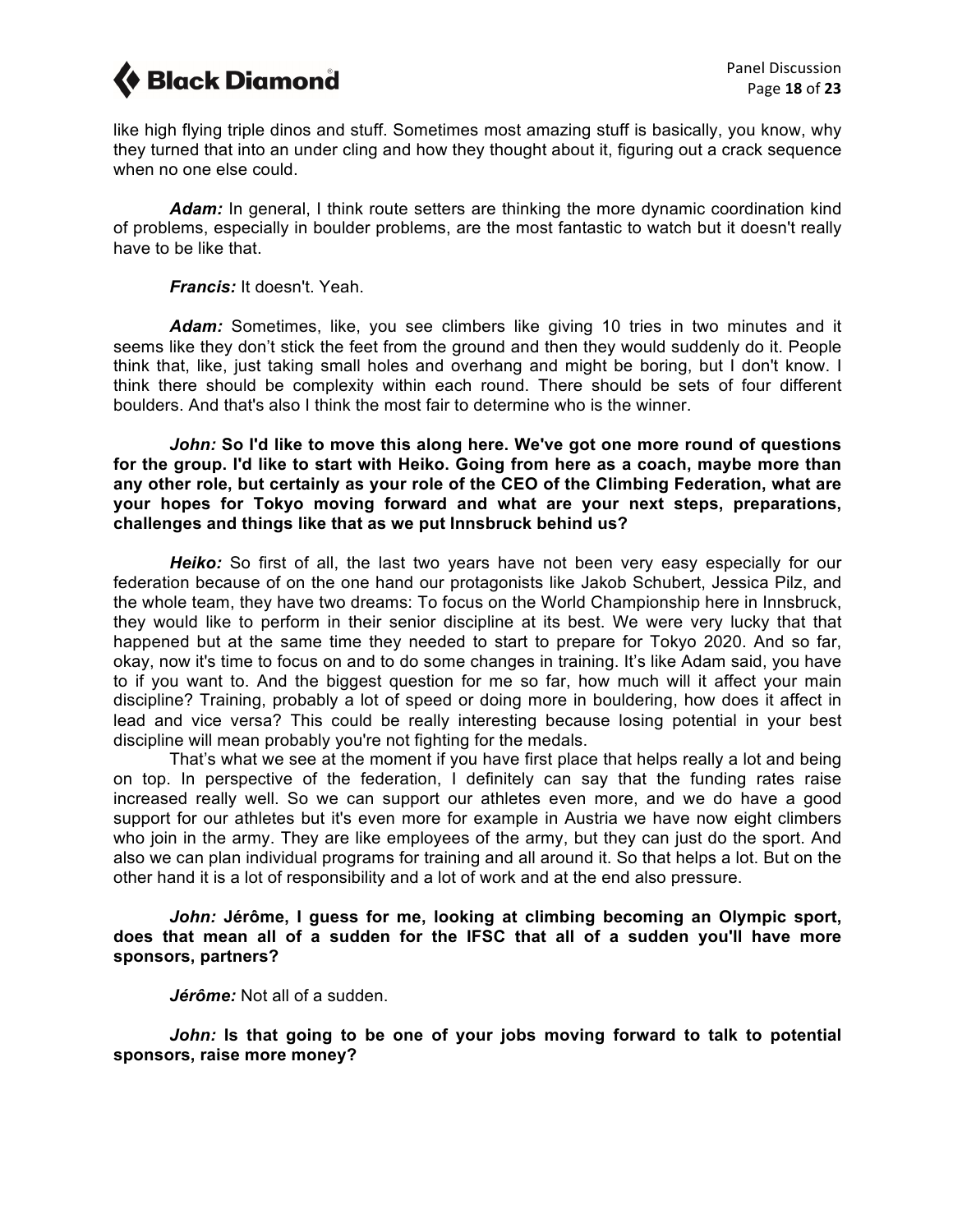

*Jérôme:* So it's not necessarily my job because this is mostly the job of the communication department inside the IFSC. But yes, that is an essential part of our job simply because we need funding and with funding we can develop new projects. Now in terms of what falls on us now, you always still need to show the value of the sport. The interest of your product when you are sponsoring. So it's not because then you got the Olympic stamp and then its ok -I'm in. And if things happen then we should be careful because if people should come onboard and probably the IOC the Olympic movement is coming onboard for this because they see it is built on a sustainable matter and it adds value. So all the partners from media, the sponsors should come for the same reason. And they should come as whole knowing that with these new resources we will discuss all together on how to grow the sport. It's not just ok the IFSC decides. I come to the IFSC and then you guys do what I want. So we want all to be at the table. That's the plan.

### *John:* **And are you talking mostly that it's endemic partners to the sport or would you open it up to say Coca-Cola to be a supporter?**

Jérôme: No, there's no endemic partners which we're speaking with. You have probably noticed that the IFSC is sponsored by Japan Alliance. So that's the first major one. And there's some additional talks which is good news because again, this would be new resources into the sport for us making your job. Now, one thing is sure, that because we need to be clear that these companies, they don't have the same resources as you are a brand. So what I always say is that we should always have a seat around the table for the plans of the community. Otherwise, there's no point. At some point we're going to build our own with some brands that are not - so we should be careful of having a place for the brands, not necessarily in terms of pure sponsoring but at least making sure that you guys are competent of the Olympics planning community while still talking with the non-endemic and rest of the World because that's what we want to do also. We want to show our sport to the rest of the World.

#### *John:* **And Sylvia, you're moving ahead now. It seems like you have a lot of challenges that you're facing. Just talking about the format and regulations and whatnot. Tell us a little bit of that, you know, you're concerns for moving forward.**

*Sylvia:* Yeah. So my role at the IFSC is to connect what is happening at events like World Championship here and what is going to happen in the Olympics and keep the best of that into our World Cups which is a slightly different setting and keep and make sure those values are there. So we had really been working hard high to support national federations and the organizers of our events, in order to keep on improving together and to drive and to go through this path together. So when I mentioned that I manage technical commissions, those are made out of our national federation members. So my role is really to keep the entire community of national federations. We have 90 members and to keep them all connected. Obviously, you go from Austria Climbing and some of very big national federation like you to ones in development to very tiny ones. We want to share and just to make sure that everyone is at the same level.

*John:* **Francis, you mentioned to me in a conversation that the media's responsibility – Jérôme, talked about the triangle, the brand, the athlete, the organizers, whatnot – and you mentioned the media is just there to hover and report. At what point is it your responsibility to come forward with a real serious stand one way or the other as we move forward? All these growth numbers coming in the sport, the Olympics happening, whatnot.**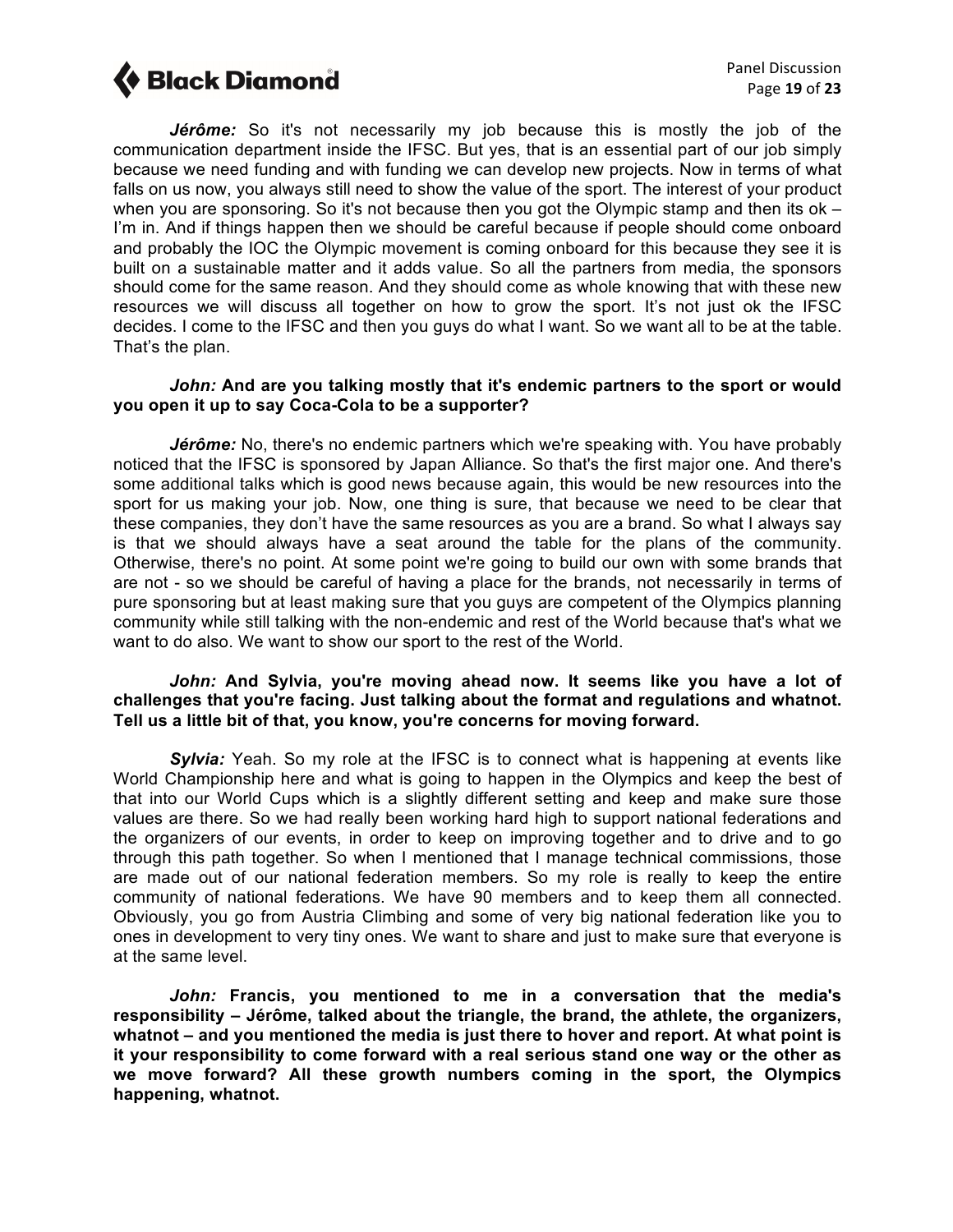*Francis:* I mean, being in the media, the media isn't one thing, and we don't have like a mission statement, you know, like Gym Climber, Rock & Ice will not have a mission statement as to how these things need to be covered or how the Olympics need to be covered. It's kind of a package deal. There's a lot of different types of stories I think, but what I meant by hovering is just classically remaining a little critical of things at times when other people need to stand up and embrace. Like one example of that would be, you know, growing for the sake of growth, in my opinion, isn't always a good thing. Just to grow. Right? And so the way I conceive sport – and I think we talk a lot about sport growing – I don't think sports can grow. I think businesses and institutions can grow, but sport to me is something you do. Like, it's literally the most basic thing of chalking up and moving. It's a practice. And so there's no shareholders in sport, you know, I think we just conceive it differently.

And so I think when we talk about climbing increasing its numbers that's what we mean. And I think if we encourage climbing to increase its numbers, then we just have to make sure that climbing is benefiting, right? Who benefits from that? There's an increase in numbers that to me as, you know, being a journalist and thinking about these things a lot is who's benefiting from this growth and just making sure that it's the industry, the climbers and the athletes that get to read most of these benefits. The final thing is, of course, crags. It's important to make sure our outdoor places are not getting trampled. That's so huge in the United States. We're lucky to have a lot of good organizations that constantly purchase huge tracks of land for climbers and a lot of climbers, you know, they donate and then you know, they purchase land and take care of it. And so that's like the stewardship is huge. Adam's concern earlier is like all of our concern, right? It's like what's going to happen? But I think people also say that you know, it's going to be gym climbing that's going to increase the number. That's not that correct because you need to get to the crag as well, you know, from the gym. And you know, digital online guidebooks and all this stuff are really what I think bringing a lot of people outside as well. It's not just the fact that they're climbing, but it's the fact that they're getting their hands held or maybe a little too easily in terms of figuring it out you how to go outdoors and stuff. So there's a lot of steps involved. And so, you know, again, just my role is to see complexity in things and not dumbing things down and trying to look deeper. I think that's just what writers need to do and continue doing more.

### *John:* **This question goes to all the other media folks out there too. Is there something that you'd like to add about the responsibility of the media to the growth of the sport?**

*Kevin Corrigan (Climbing Magazine, USA):* I will say something. I think I would kind of look at it in two ways. In one hand we have a responsibility to report on what's going on accurately. But then talking about like "If the Olympics is good or bad" or what's going to happen. Instead of taking a position, I look at it more as just providing voices to rational arguments from people that have those opinions. So I don't think we naturally necessarily should be taking a stand, just allowing people to make arguments either way if they're smart opinions.

**Participant 2:** Sorry, another part of the media and just following on what you assigned. I think there is an onus on the media and an importance for the people of the media not to just be trying to grow their own brand through being divisive or confrontational and saying, for instance, "A little of this horrible combined is going to kill climbing blah, blah." Just see if you can get more dramatized reading and you almost become like this sort of the trump of the media wall. Well, maybe you can grow your own brand, but look at how many people are reading and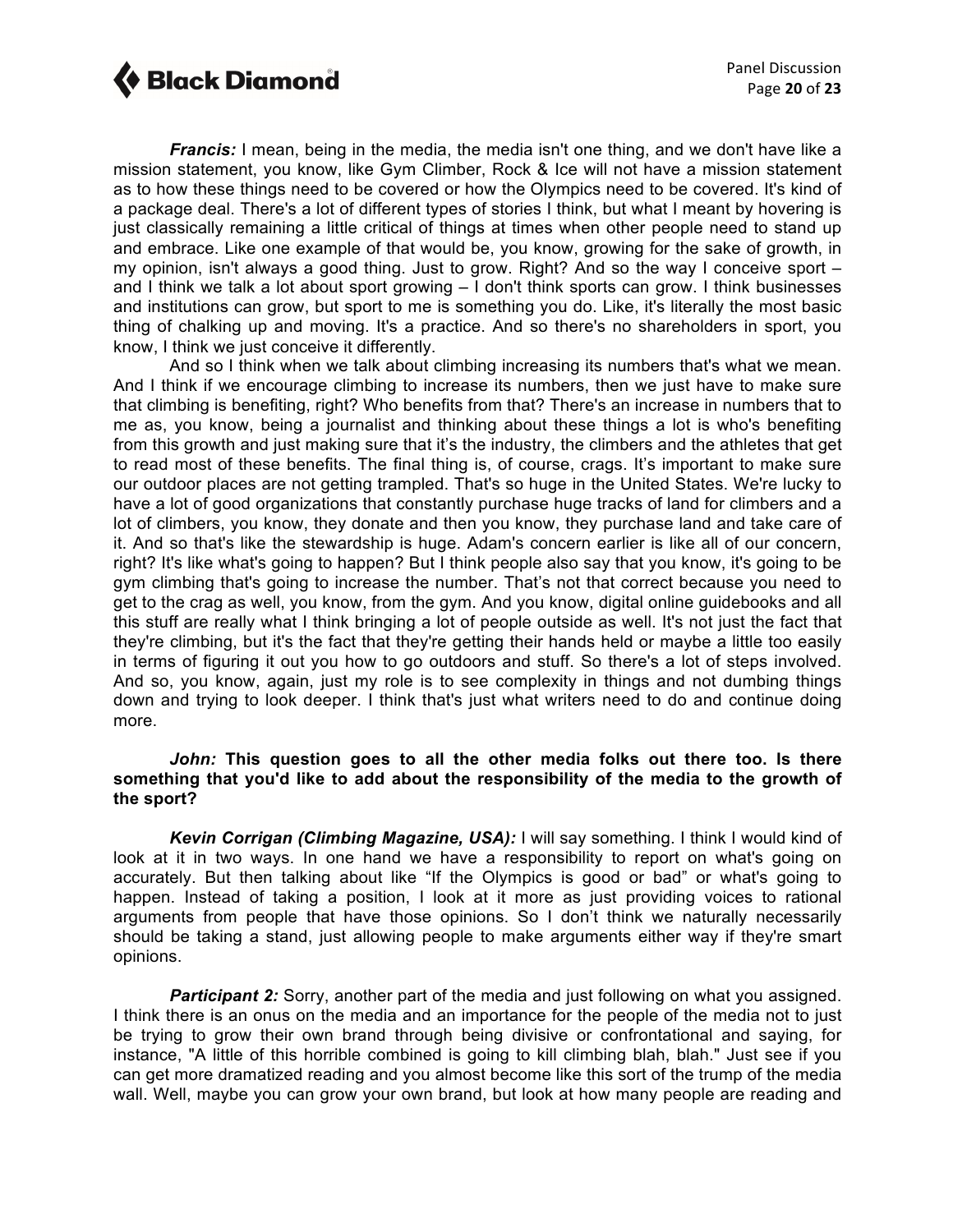how many people are looking at what I'm doing. I think there is a responsibility ethically on the media too. We can have an opinion, but we have to present it materially and we have to look at all the statements. I think that's an important thing.

*Kevin Corrigan (Climbing Magazine, USA):* To elaborate on what you just said. There's a really smart essay, called "The Braindead Megaphone" that I think a lot about in regards to these things with the overall point of it being this metaphor where if you're at a party and some loud idiot comes in and starts yelling and messing everything up, everyone's going to start talking about that person. So it's basically just by being there, he has changed the conversation. I think thinking about that in terms of the media is what we report on no matter what our opinion is, what we're saying about it changes the conversation overall. So we have to be thinking about is what we're reporting on worth mentioning in the first place. Does that makes sense?

*John:* **Very much so, thank you for the comment. Adam, I just like to ask you, as a professional climber, what do you think your role is here in all this moving forward as the sport grows? And maybe not just you, but your colleagues and fellow climbers, competition climbers.**

*Adam:* I think in terms of like the Olympic movement, there should be a lot more collaboration. Collaboration between IFSC, athletes, and the route setters. Right now, it seems to me that IFSC thinks one thing develop a room which maybe nor route setters, nor athletes are very happy with it. The route-setters, they might be setting in a certain way thinking that is the best for the competitions. There should be maybe more feedback from the audience, from the athletes. I think that is very important. Besides my responsibility of just maybe presenting my opinions about how the whole climbing as a complex should be. And that is that there is a gym climbing, there's a competition climbing, but then there is the world outdoors which should not be really effected by what is going on in the gym climbing. So that's what I said, diversity of the climbing and just really saying that this crag will be bolted in this style or kept as a traditional climbing, and this crag, okay, let's make it safe and bolt it safely and stuff like this.

**Participant 1:** Can I add a question for Adam? Just because we spoke a lot about a combined format in the Olympics but also its first time in a World Championship. You were in the middle now, you have a speed and one more day for combined. This is your  $6<sup>th</sup>$  World Championship I think. So how did this change or how the combined change for you as athlete? Not only about training but...

*Adam:* For me, it's much easier now to fully concentrate on the single disciplines. So at the beginning of the World Championships, there was only lead and I was only focused on that. Right now its bouldering and I'm only focused on bouldering. I don't really get distracted by the idea that one day later they're is the combined.

*Participant 1:* Okay. It's no problem for say leads, speed, bouldering is...

Adam: Well, let's say I wasn't really focused on speed at all. I didn't really want to get even stressed about it. So I went and I showed my best but I wasn't really stressed about it. I wasn't really -- it was no pressure to perform my best in speed and it was not really determining whether I would make it to the top up six and combined or not.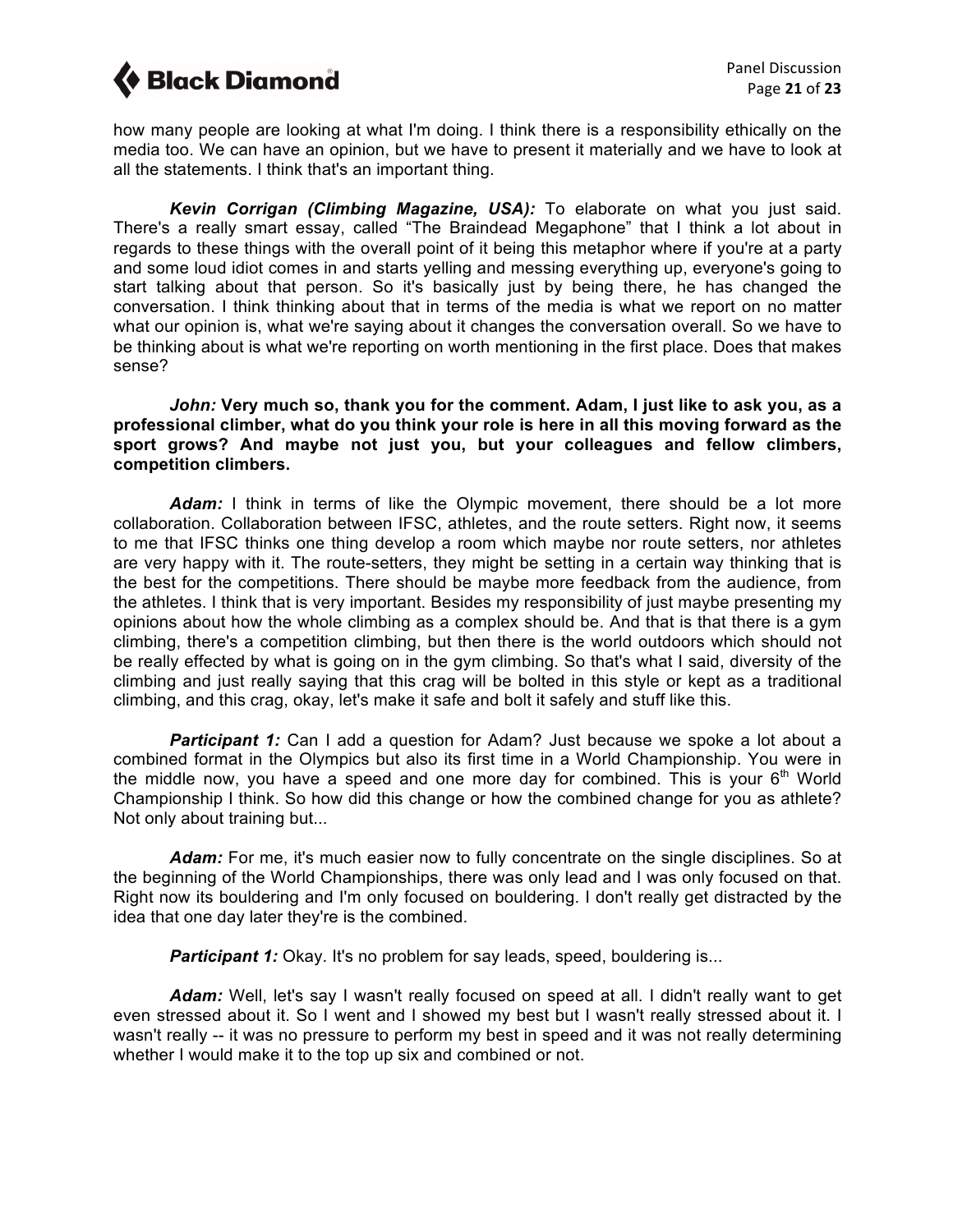

**Participant 1:** Is the mentality getting more important at World Championships this time at this sport...

*Adam:* For sure, your mental game is the most important thing in the World Championships because like that's the events of the year or of the two years and everybody wants to show their best. We are all physically well prepared, but then it really comes down to who is really able to perform under the pressure.

**Participant 1:** But it's getting more important now you think? With combined you have to get every day new focus or second day maybe…

Adam: I think for most of the leads is even more difficult to perform under the pressure because of the combined format. I think I can really kind of like the pressure of the combine that I want to do well in speed and lead and boulder because they're also combined that I want to make it up to six, I can kind of like turn down to pressure from this.

*John:* **Kolin, to end on you from the brand, the mission of Black Diamond is to make the best climbing equipment in the world. How do you balance it all out here as we move forward? We're making all these great products, and certainly, we've added categories, say Gym Climbing being one of them, but as we add these products, we add more people to this sport and we add more people out to the crags themselves. What is the brand Black Diamond doing to address this moving forward? I guess specifically to the crowds that we're seeing out at the crags, safety standards and whatnot.**

*Kolin:* Yeah. I mean, that's definitely a concern and a lot of people touched on it here today. So ultimately we just want to make climbing gear so you can go climbing. Nothing has changed. At the end of the day, the gym growing, the Olympics, all that, I think it will end up pushing some climbers outside, for sure. I don't think you're going to see a balanced growth because a lot of these gyms are in metropolitan areas where there's not even any climbing around at all. But some of these gym climbers will go outside. So what BD has to do or what we are doing to sum it up, is basically trying to educate these people. We're making gear. We need to make the gear, I don't want to say safer, because frankly, there's nothing safe about climbing. The second you leave the ground, you're in a dangerous situation. You could get killed just from a couple of feet. So we need to make the gear that is safe enough for these folks, but we need to educate these people how to use it. And that's one of my personal fears, coming from the quality background of having all these uneducated climbers that are seeing it on TV or going in the gym and then taking it outside and not knowing what's going on.

I had been out at a really popular outdoor crag where some young – this is a true story – some young gym climbers came up and they looked at the wall and they didn't know that they had to bring quickdraws. Like they thought all the quickdraws were always everywhere because in the gym the quickdraws are always there. So they couldn't climb because they didn't have any quickdraws. So it's an important matter and it's not just on the manufacturers, it's on everyone trying to educate these people because climbing is dangerous and we don't want to have anybody get hurt out there. So that is one aspect that I think is on all of us.

The next is about the environment. Because some of these climbers will go outside and they're not educated on how to treat the outdoors. Black Diamond historically has really strong stands on trying to preserve the access to the climbing areas in the United States and we focus a lot in Europe over the last several years as well. So I think that again, everyone needs to do their part to educate these new climbers so when they go outside, they know how to keep the crags clean, they know if certain areas are closed to not go there. They know how to bolt